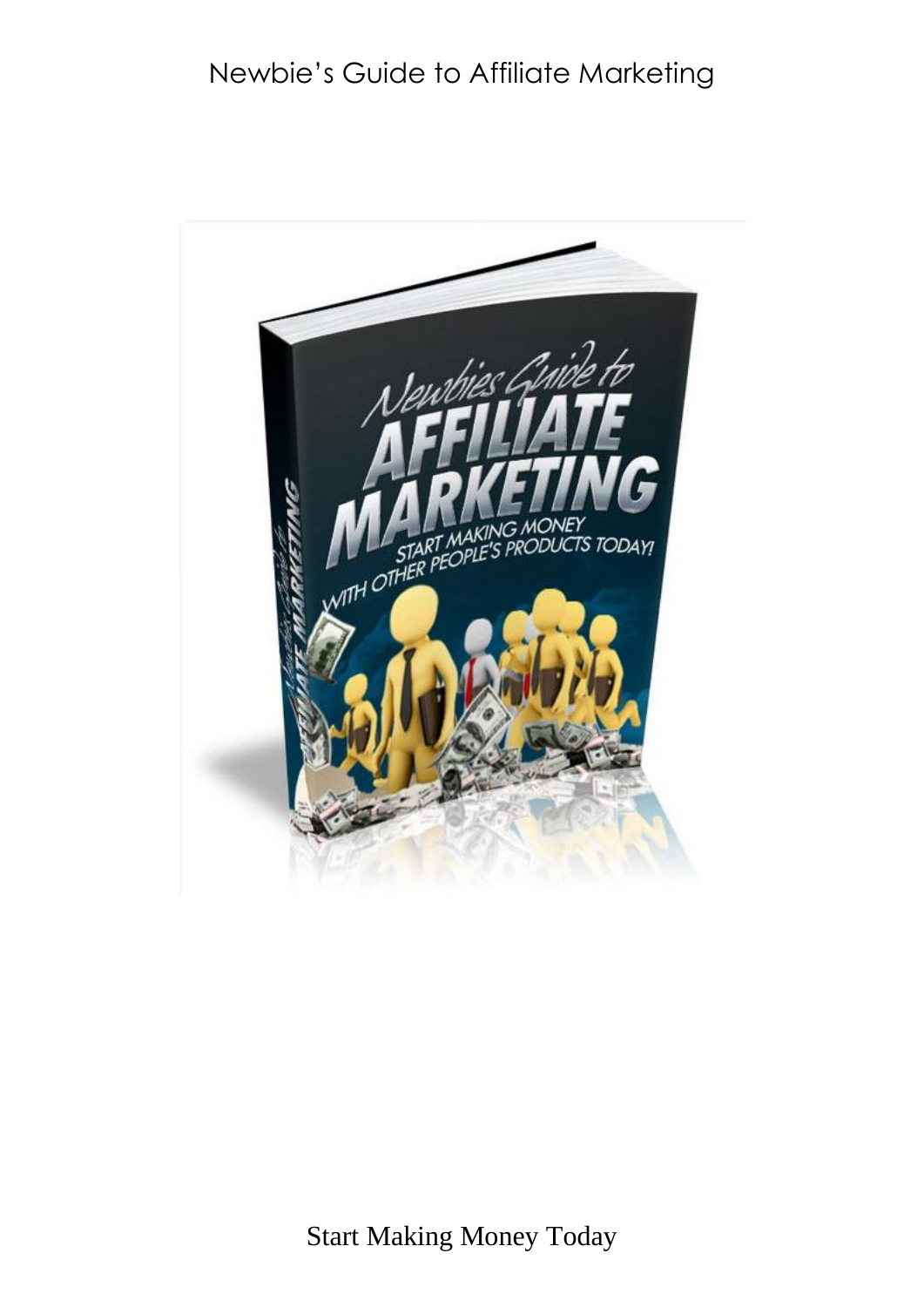This is NOT a free eBook. You do NOT have the right either to sell this ebook or to give it away for free. This eBook is for your own use. You cannot sell or share the content herein.

#### **DISCLAIMER AND/OR LEGAL NOTICES:**

The information presented in this eBook represents the views of the publisher as of the date of publication. The publisher reserves the rights to alter and update their opinions based on new conditions. This eBook is for informational purposes only. The author and the publisher do not accept any responsibilities for any liabilities resulting from the use of this information. While every attempt has been made to verify the information provided here, the author and the publisher cannot assume any responsibility for errors, inaccuracies or omissions.

Any similarities with people or facts are unintentional. No part of this eBook may be reproduced or transmitted in any form, electronic, or mechanical, including photocopying, recording, or by any informational storage or retrieval system without expressed written, dated and signed permission from the publisher.

Pursuant to the Federal Trade Commission Guidelines:

#### MATERIAL CONNECTION DISCLOSURE:

The publisher of this book may be or does have an affiliate relationship and/or another material connection to the providers of goods and services mentioned in this book and may be compensated when you purchase from any of the links contained herein.

You should always perform due diligence before buying goods or services from anyone via the Internet or offline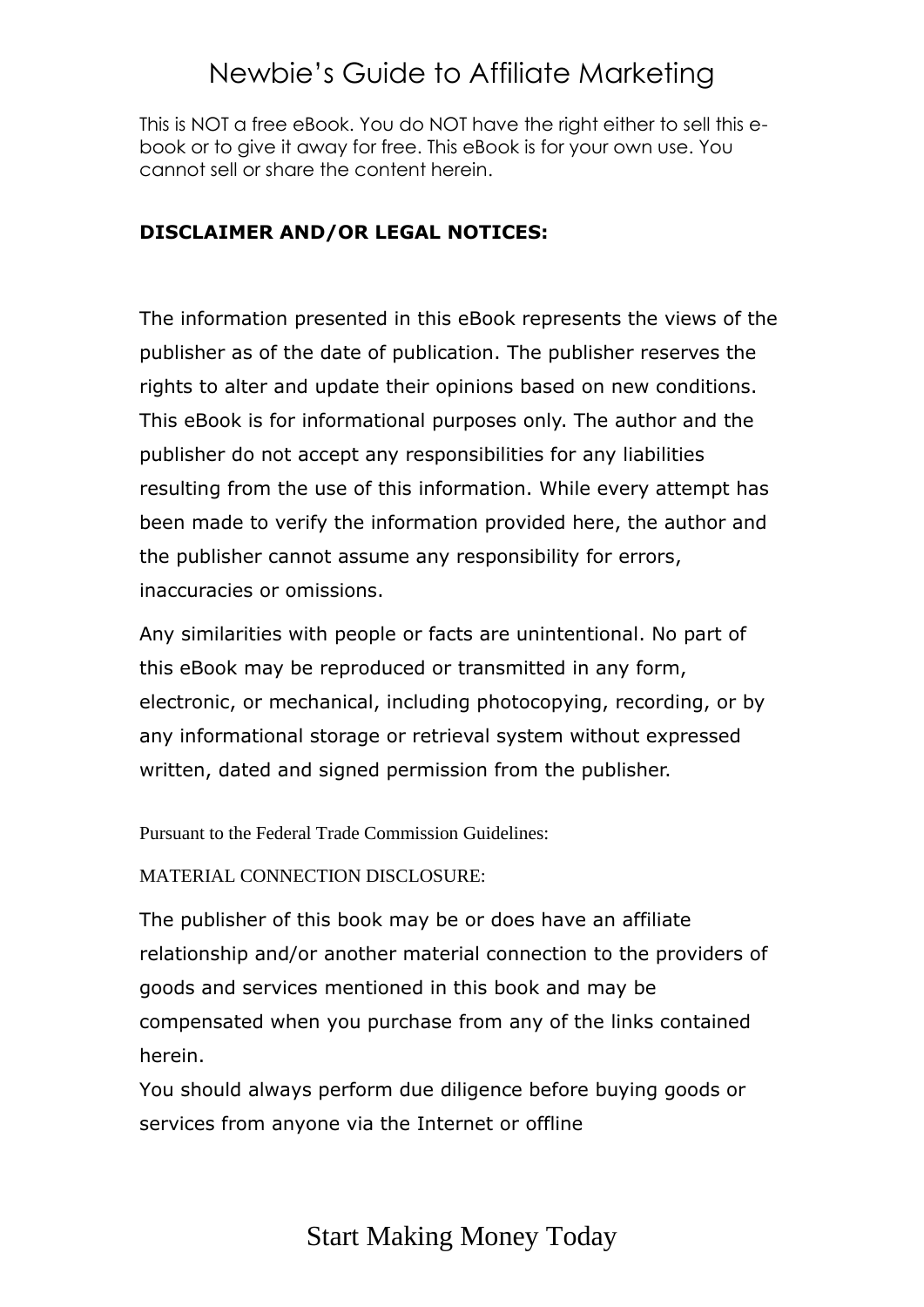|        | .27 |
|--------|-----|
|        | 29  |
| $Do's$ | .29 |
|        | .30 |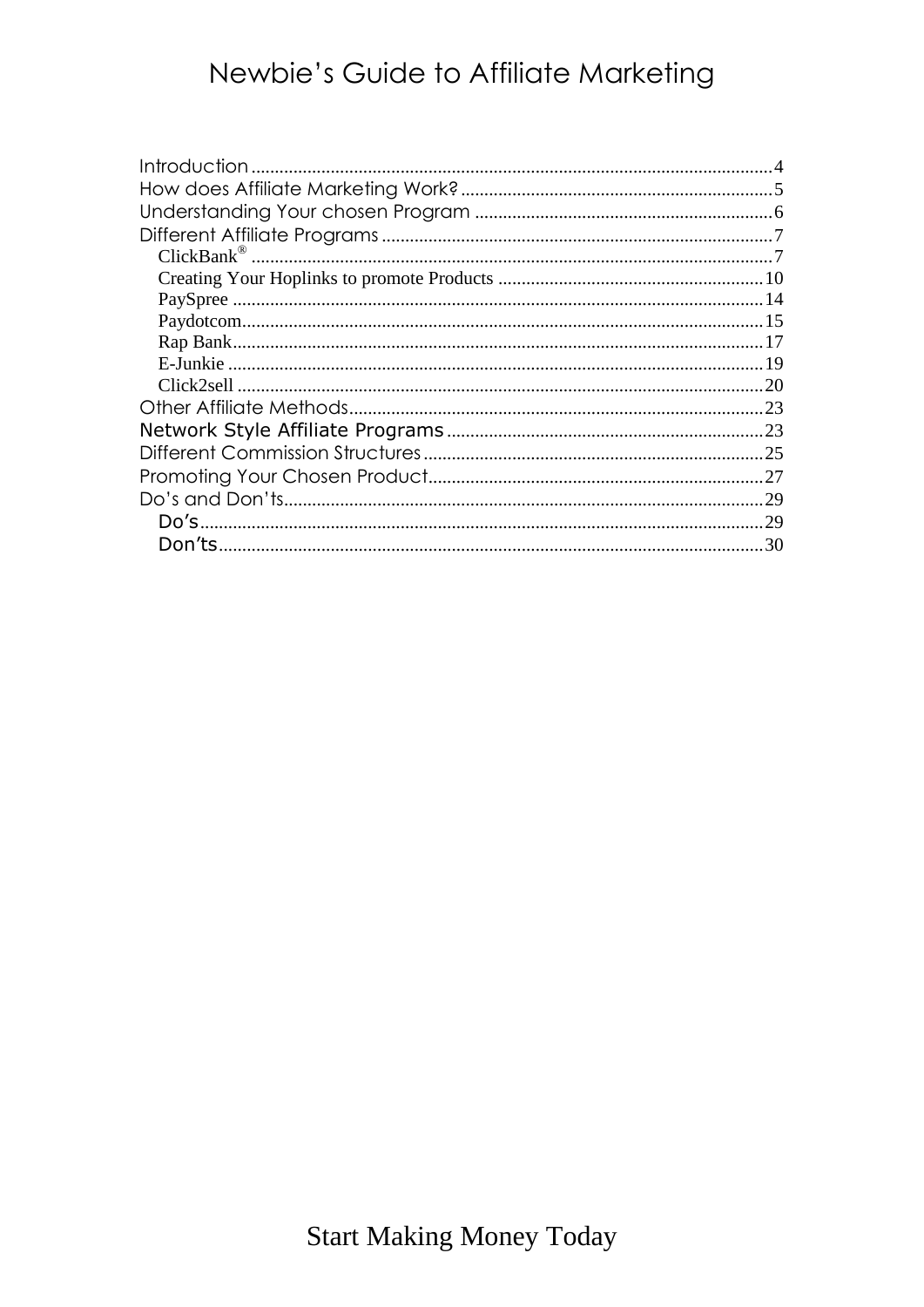### **Introduction**

<span id="page-3-0"></span>Affiliate Marketing is plain and simply a method of marketing where you can earn a commission or fee for promoting other peoples products or services.

You, the Affiliate agree to promote those products and or services via your webpage, your blog, your email campaigns or what ever method is allowed, and any sales you make will earn you the Affiliate a set fee / commission or an agreed percentage payment.

Affiliate Marketing if done right can be very lucrative, many people earn a good living just by promoting other peoples products.

As an Affiliate Marketer, you don't have to worry about creating your own product and you won't have to deal with customers or customer support issues.

Your main skill set needed to become an Affiliate Marketer is some basic internet marketing knowledge and more importantly "*the desire to succeed"*

There are lots of different ways to become successful at Affiliate Marketing and there are lots of different programs, merchants and vendors out there who are more than willing to pay you their Affiliate a decent percentage of commission over to you for promoting their products.

With most affiliate programs the typical commission you can earn is between 30% and in some cases 100% although averaged out, 50% is a more realistic baseline. There are lots of affiliate programs out there, and the majority of them are absolutely free of charge to join.

Affiliate Marketing can, when done right, be very worthwhile.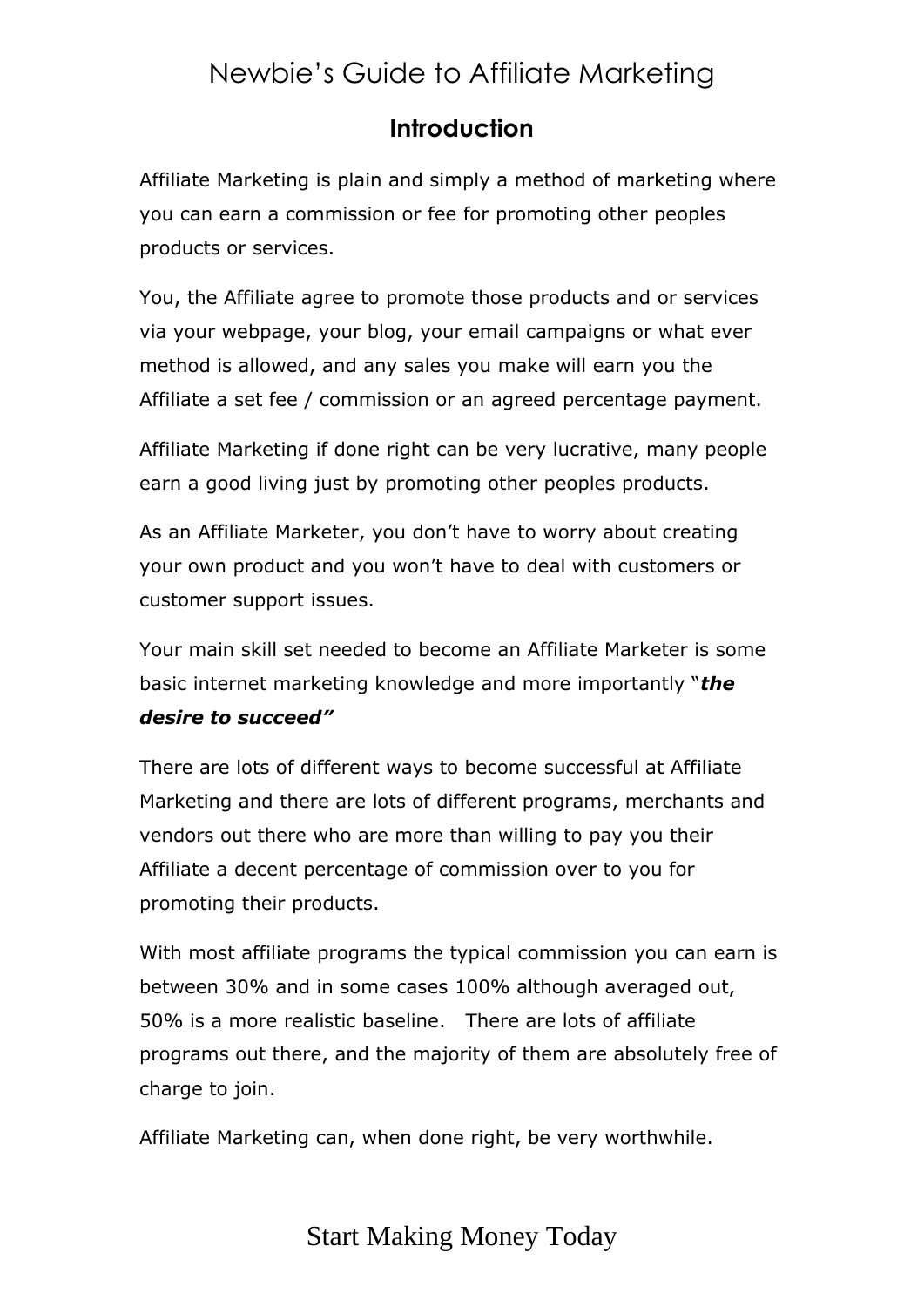### **How does Affiliate Marketing Work?**

<span id="page-4-0"></span>When you join an affiliate marketing program, you are either given a unique identifying number or name or you choose your own unique identifier. No two people in the same program have the same number or name. Your link is specific to you and you alone.

The program operator then uses this unique identifier to track all the leads / visitors you send to their site. When one of these leads / visitors purchases "You" are credited with the sale and allocated the percentage commission for that sale. 95% of affiliate programs have reliable tracking systems in place.

When you send a visitor to the program owners' website, that visitor is "logged" as having been sent to the site via your unique affiliate link, even if they don't purchase on the first visit, there is a chance that when they return at a later date to purchase, you can still get credited for the sale, this is because most programs use "cookies" to store information about their visitors, as long the visitor you originally sent hasn't picked another cookie up or deleted/cleared their cookies on their computer you are still credited with the sale for that visitor.

In case you've ever wondered, that's the reason why these big name marketers always tell you how to delete your cookies before you go to order something that they are promoting. They do this for two reasons. One they want to ensure that they get credited for the sale and two, that you get their bonuses they are offering.

All programs work differently and it's a good idea to try and find out what system your program owner is using. For example, with Clickbank® it is always the last cookie that gets the sale allocated to their account. With others, it can be the first cookie or a cookie that is for a set period of time.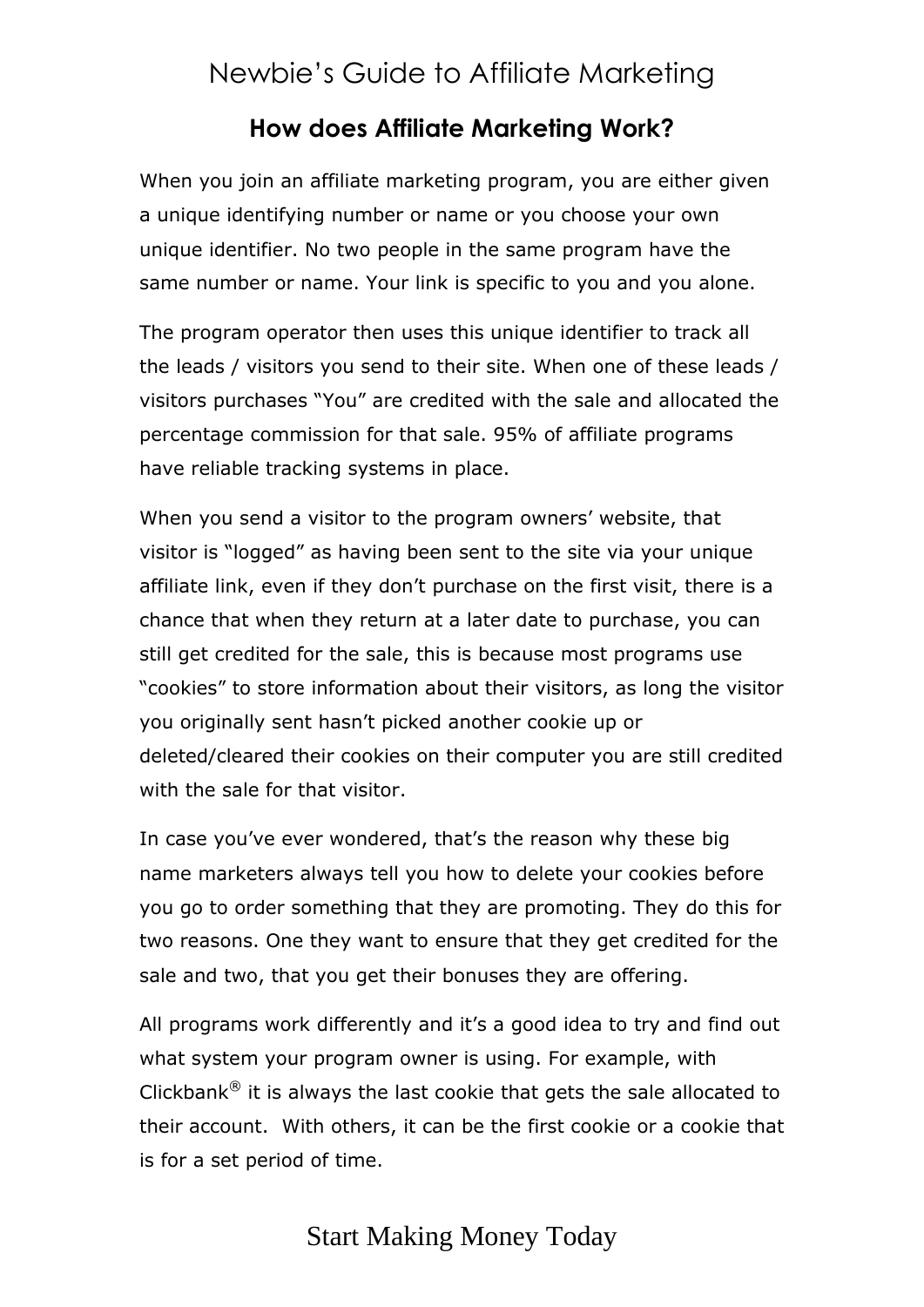### **Understanding Your chosen Program**

<span id="page-5-0"></span>All vendors will have guidelines that you must adhere to, make sure you read and understand them. It is no use further down the line saying you weren't aware of their terms and conditions, most affiliate programs have a box that you tick to say you have read understood etc, all vendors will refuse to pay and will *not* pay affiliates who do not adhere to their terms.

What are the program vendor's terms and conditions for payment? Is there a minimum amount you have to earn in commission before they will pay you out? Is this amount achievable?

Is there a minimum criterion you have to meet in order to get paid? For example, Clickbank® has a strict Customer Distribution Requirement that you must meet before you get your first payout.

Is there a need for you to have your own PayPal account? Any vendor using the Rapid Action Profits scripts will not be able to pay you your 100% commission if you do not have a Premier or Business account verified at PayPal.

How will your vendor pay you? Do you need a bank account? Do you need a PayPal Account? Will they direct debit payment to you? How much are they going to charge you to receive your commission? **Yes, that's right!** They charge YOU to receive Your Money.

We will discuss various programs in more depth on the next few pages. There is not one that is perfect, but there are some that really are better than others.  $\odot$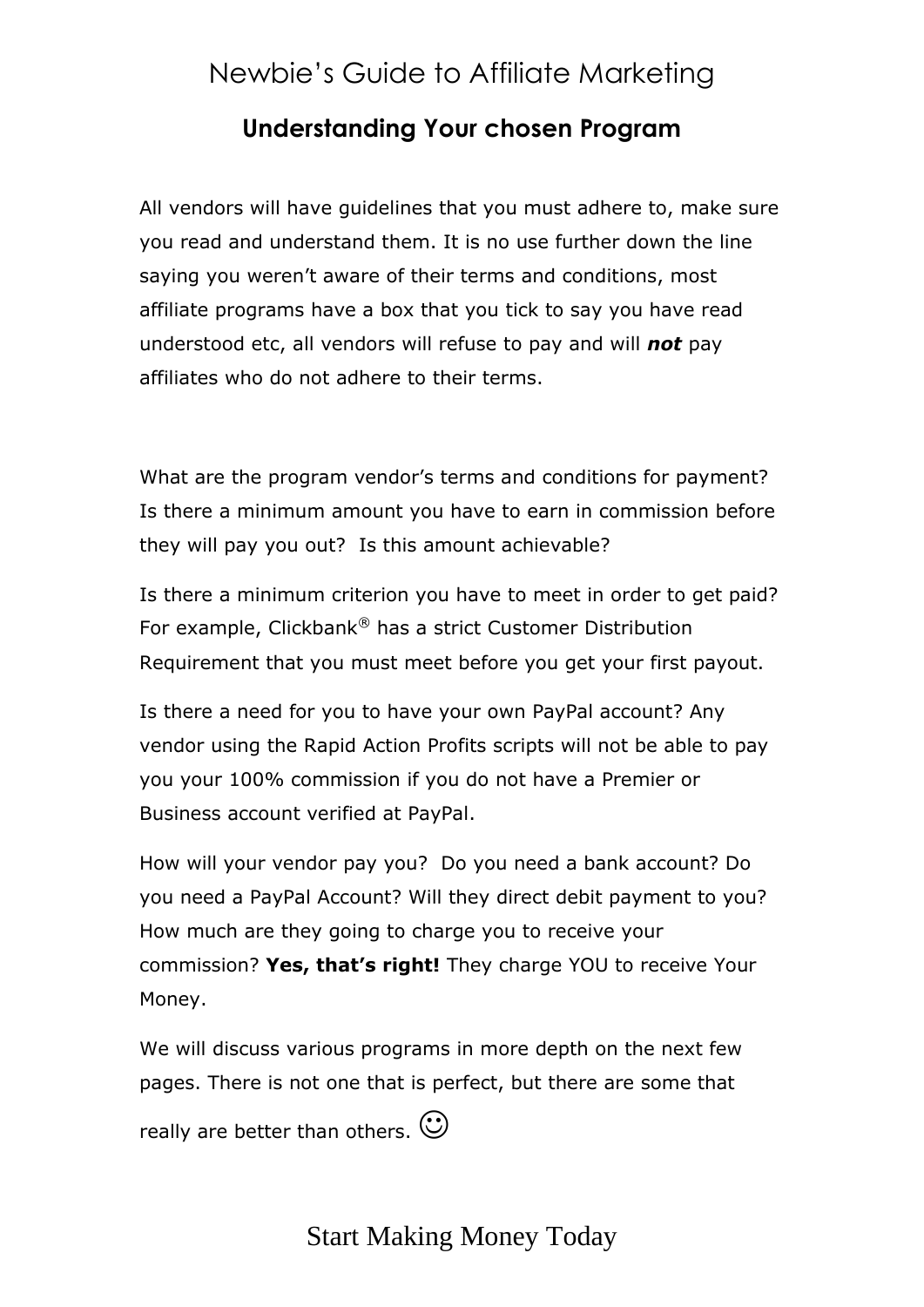## **Different Affiliate Programs**

### <span id="page-6-1"></span><span id="page-6-0"></span>*ClickBank®*



Clickbank® has been around as a digital market place for over 10 years, it is a well established program with a wealth of products in its market place for you to choose from. It cost nothing to sign up to Clickbank® and create an account as an affiliate.



On the top menu bar click the link that says Sign Up. Fill in all the details and agree to their terms and conditions.

| CKRANI                                                                                                                                                                                                                                                                                                                                                                                                                                                                                                                                                                                                                                                                                                                  | Sell Products<br><b>Proincte Products</b>          |                                                       | <b>Buy Products</b><br>Help Center<br>About Us |
|-------------------------------------------------------------------------------------------------------------------------------------------------------------------------------------------------------------------------------------------------------------------------------------------------------------------------------------------------------------------------------------------------------------------------------------------------------------------------------------------------------------------------------------------------------------------------------------------------------------------------------------------------------------------------------------------------------------------------|----------------------------------------------------|-------------------------------------------------------|------------------------------------------------|
|                                                                                                                                                                                                                                                                                                                                                                                                                                                                                                                                                                                                                                                                                                                         |                                                    |                                                       |                                                |
|                                                                                                                                                                                                                                                                                                                                                                                                                                                                                                                                                                                                                                                                                                                         |                                                    |                                                       | Aide 2 Hilfe / Ayuda                           |
| <b>ClickBank Signup Form</b>                                                                                                                                                                                                                                                                                                                                                                                                                                                                                                                                                                                                                                                                                            |                                                    |                                                       | English<br>$\omega$                            |
| Use your mouse, or tab and shift tab to move from blank to blank.                                                                                                                                                                                                                                                                                                                                                                                                                                                                                                                                                                                                                                                       |                                                    |                                                       |                                                |
|                                                                                                                                                                                                                                                                                                                                                                                                                                                                                                                                                                                                                                                                                                                         |                                                    | <sup>+</sup> Required                                 |                                                |
| Where shall we send your checks?<br>Country:"                                                                                                                                                                                                                                                                                                                                                                                                                                                                                                                                                                                                                                                                           | UNITED STATES                                      | ۰                                                     |                                                |
| Payee Name:"                                                                                                                                                                                                                                                                                                                                                                                                                                                                                                                                                                                                                                                                                                            |                                                    |                                                       |                                                |
| Street / PO Box:"                                                                                                                                                                                                                                                                                                                                                                                                                                                                                                                                                                                                                                                                                                       |                                                    |                                                       |                                                |
| Suite or Apt #:                                                                                                                                                                                                                                                                                                                                                                                                                                                                                                                                                                                                                                                                                                         |                                                    |                                                       |                                                |
| City:"                                                                                                                                                                                                                                                                                                                                                                                                                                                                                                                                                                                                                                                                                                                  |                                                    |                                                       |                                                |
| State / Province:                                                                                                                                                                                                                                                                                                                                                                                                                                                                                                                                                                                                                                                                                                       | <b>ALARAMA</b>                                     | ۰                                                     |                                                |
| Zip / Post Code:"                                                                                                                                                                                                                                                                                                                                                                                                                                                                                                                                                                                                                                                                                                       |                                                    |                                                       |                                                |
|                                                                                                                                                                                                                                                                                                                                                                                                                                                                                                                                                                                                                                                                                                                         |                                                    |                                                       |                                                |
| How can we contact you?                                                                                                                                                                                                                                                                                                                                                                                                                                                                                                                                                                                                                                                                                                 |                                                    |                                                       |                                                |
| Your first name:"                                                                                                                                                                                                                                                                                                                                                                                                                                                                                                                                                                                                                                                                                                       |                                                    |                                                       |                                                |
| Your last name:"                                                                                                                                                                                                                                                                                                                                                                                                                                                                                                                                                                                                                                                                                                        |                                                    |                                                       |                                                |
| Your email address (example: joe@aol.com):"                                                                                                                                                                                                                                                                                                                                                                                                                                                                                                                                                                                                                                                                             |                                                    |                                                       |                                                |
| Email address confirmation:"                                                                                                                                                                                                                                                                                                                                                                                                                                                                                                                                                                                                                                                                                            |                                                    |                                                       |                                                |
| Your preferred language:"<br>Your phone number (required!):"                                                                                                                                                                                                                                                                                                                                                                                                                                                                                                                                                                                                                                                            | English                                            | ×                                                     | ext:                                           |
|                                                                                                                                                                                                                                                                                                                                                                                                                                                                                                                                                                                                                                                                                                                         |                                                    |                                                       |                                                |
| Address of your Web site (if any):                                                                                                                                                                                                                                                                                                                                                                                                                                                                                                                                                                                                                                                                                      |                                                    |                                                       |                                                |
| Select an account nickname for your new account.                                                                                                                                                                                                                                                                                                                                                                                                                                                                                                                                                                                                                                                                        |                                                    |                                                       |                                                |
| Account Nickname # (5-10 letters & digita):"                                                                                                                                                                                                                                                                                                                                                                                                                                                                                                                                                                                                                                                                            |                                                    |                                                       |                                                |
| Check here to receive targeted, account specific<br>promotions from ClickBank vis email:                                                                                                                                                                                                                                                                                                                                                                                                                                                                                                                                                                                                                                |                                                    |                                                       |                                                |
| # the account nickname you choose will be the "ClickBank ID" for your account. It will be visible to the customer every<br>time we sell one of your products, and will appear on the memo line when we send you a check. Keep in mind that the<br>account nickhame cannot be changed once your account has been opened.                                                                                                                                                                                                                                                                                                                                                                                                 |                                                    |                                                       |                                                |
|                                                                                                                                                                                                                                                                                                                                                                                                                                                                                                                                                                                                                                                                                                                         |                                                    |                                                       |                                                |
| Client Contract - Please read the client contract below and accept the terms and conditions.                                                                                                                                                                                                                                                                                                                                                                                                                                                                                                                                                                                                                            |                                                    |                                                       | ×<br>'n                                        |
| 1. This CLIOSRAW, CLIERT CONTRACT (the "Accordinate") constitutions a logally binding agreement. The DOS STATE of the DOS STATE (the DOS STATE REPAIRS) CHECK CHARGED CONSTRUCTIONS OF THE DOS STATE (THE THIS STATE REPAIRS)<br>BOUND BY THE TERMS AND CONDITIONS OF THIS AGREEMENT FOR AS LONG AS YOU USE THE<br>CLICKBANK SERVICES.                                                                                                                                                                                                                                                                                                                                                                                  |                                                    |                                                       |                                                |
| Subject to the terms and conditions of this Agreement. ClickBank hereby grants to You a non-exclusive,<br>revocable, right and license, without right to sublicense, to use ClickBank's proprietary online platform,<br>including without limitation the website made available at www.clickbank.com, and any servers.<br>computers or networks used to provide such website (the "ClickBank Services") for the following<br>Imited purposes, if and as applicable, INCLUDING ANY CHANGES TO THIS AGREEMENT OR ADDITIONAL<br>POLICIES INCORPORATED BY REFERENCE WHICH CLICKBANK MAY MAKE IN ITS SOLE DISCRETION IN<br>THE FUTURE. In the event you transfer your account or ownership of any product, any purchasers or |                                                    |                                                       |                                                |
| assignees are bound by the terms of this Agreement.<br>In addition to any other rights or remedies afforded ClickBank under or otherwise in connection with<br>this Contract, You agree and acknowledge that You have read and agree to comply with the following<br>policies which are hereby incorporated by reference into, and made a part of, this Agreement:                                                                                                                                                                                                                                                                                                                                                      |                                                    |                                                       |                                                |
| . Vendor and Products Requirements Policy                                                                                                                                                                                                                                                                                                                                                                                                                                                                                                                                                                                                                                                                               |                                                    | · Privacy Policy                                      |                                                |
| - Digital Millennium Copyright Act ("DMCA") and<br>Trademark Policy                                                                                                                                                                                                                                                                                                                                                                                                                                                                                                                                                                                                                                                     |                                                    | - Security Policy<br><b>Blackmark</b> , Alexand, Ball |                                                |
|                                                                                                                                                                                                                                                                                                                                                                                                                                                                                                                                                                                                                                                                                                                         | I have read and agree to the terms and conditions. |                                                       |                                                |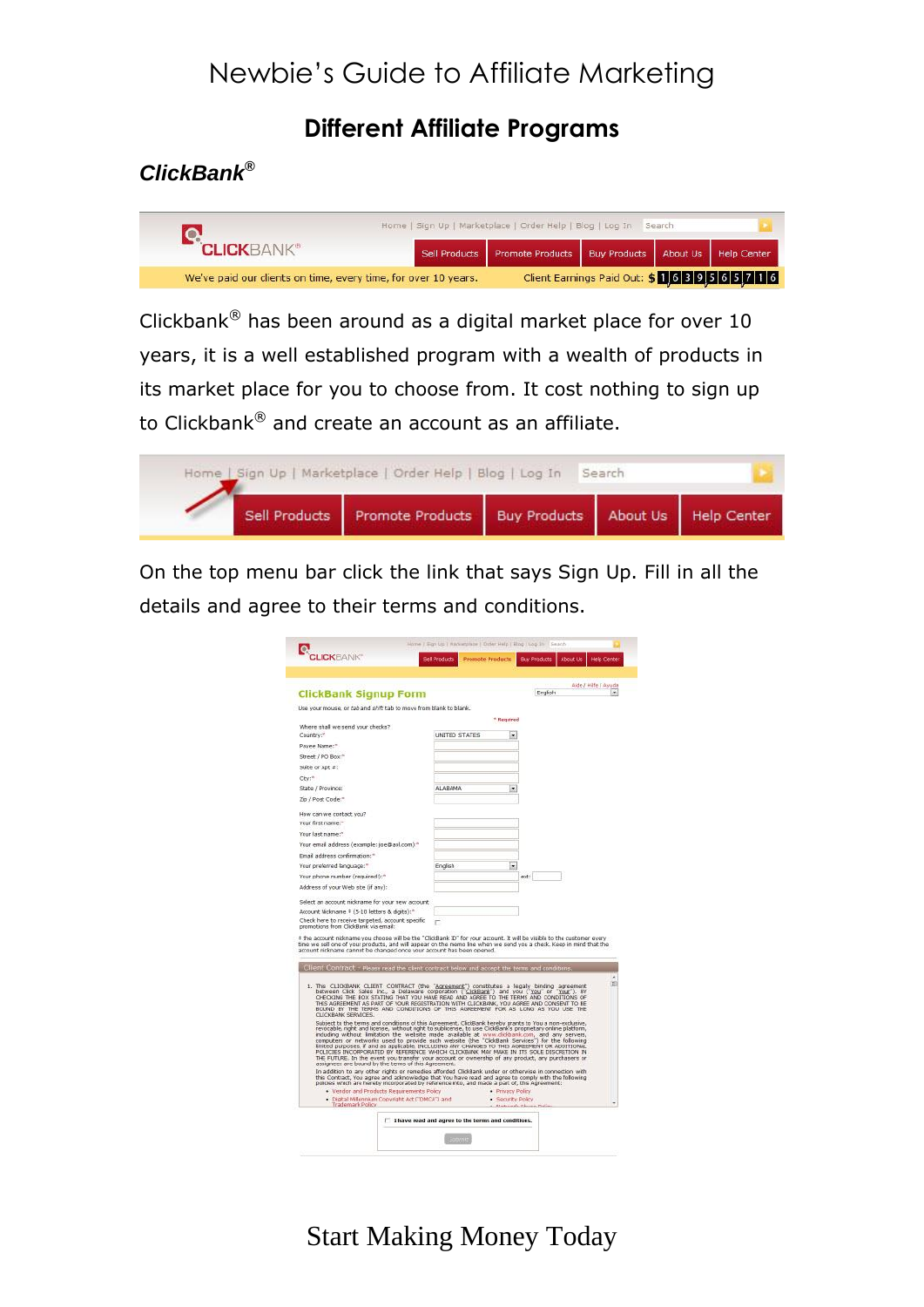One part of their form asks you to select an account nickname this has to be a combination of 5-10 letters and digits.



Choose something that you will easily remember, this nickname is the key to logging into your Clickbank<sup>®</sup> account.

Once you have your account up and running, you can then go to their marketplace and check out all the products they have available for you to promote.

Clickbank® Offers reliable tracking and their useful reporting section allows you to view lots of information about your account.

| <b>Weekly Sales Snapshot</b> |                    |
|------------------------------|--------------------|
| <b>Week Ending</b>           | <b>Gross Sales</b> |
| 2010-09-15 (current week)    | \$0.00             |
| 2010-09-08                   | \$3.93             |
| 2010-09-01                   | \$0.00             |

#### 2010-08-18

2010-08-25

 $$0.00$ 

 $$0.00$ 

|     |     |    |        | <b>Daily Sales Snapshot</b> |
|-----|-----|----|--------|-----------------------------|
| Mon | Sep | 13 | \$0.00 |                             |
| Sun | Sep | 12 | \$0.00 | I                           |
| Sat | Sep | 11 | \$0.00 |                             |
| Fri | Sep | 10 | \$0.00 | 1                           |
| Thu | Sep | 09 | \$0.00 |                             |
| Wed | Sep | 08 | \$0.00 | I                           |
| Tue | Sep | 07 | \$0.00 |                             |
| Mon | Sep | 06 | \$0.00 |                             |
| Sun | Sep | 05 | \$3.93 |                             |
| Sat | Sep | 04 | \$0.00 | I                           |
| Fri | Sep | 03 | \$0.00 |                             |
| Thu | Sep | 02 | \$0.00 | I                           |
| Wed | Sep | 01 | \$0.00 |                             |
| Tue | Aug | 31 | \$0.00 | ı                           |
| Mon | Aug | 30 | \$0.00 |                             |

You can drill down as much as you'd like. With this account, you can see there has been just the one sale in the whole two week period.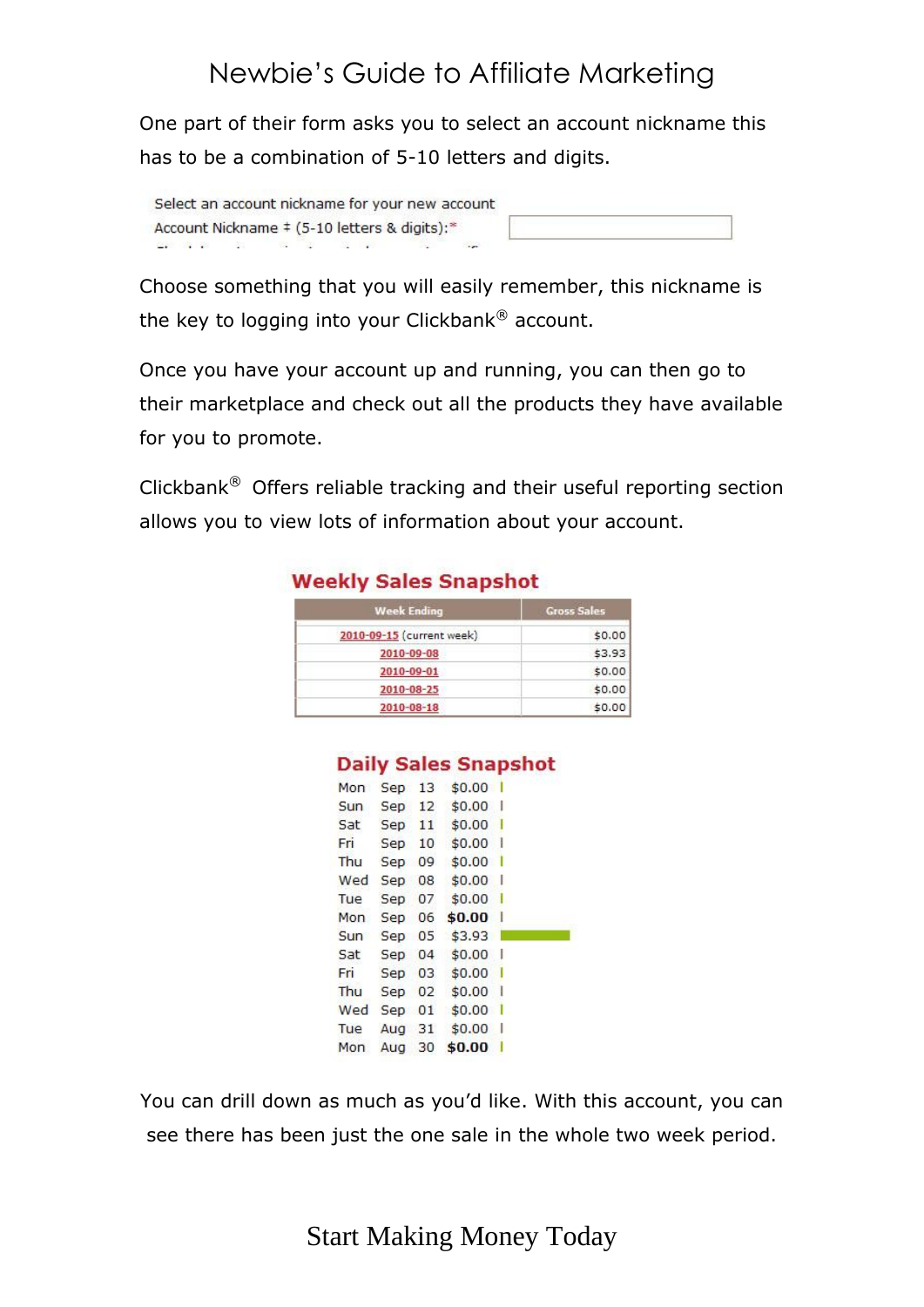This was on Sunday  $05<sup>th</sup>$  September – we can drill down and get to the sale to find out more information about it. In the weekly sales report, click on the week the sale was made. 2010-09-08 a new window opens up and will show the details of all transactions made in that week.

| <b>Actions</b> | Date       | <b>Time</b> |          | Receipt $\frac{1}{2}$ TID $\frac{1}{2}$ Pmt $\frac{1}{2}$ |      |     | Currency $\frac{1}{2}$ Txn Type $\frac{1}{2}$ Item $\frac{1}{2}$ |  |
|----------------|------------|-------------|----------|-----------------------------------------------------------|------|-----|------------------------------------------------------------------|--|
| 2              | 2010-09-05 | 07:53       | WOP***** | <b>WAR</b>                                                | PYPL | GBP | Sale-RB                                                          |  |

Here you can see the date and time the transaction took place. The receipt number is asterisked because this is an affiliate sale. The TID is one that I set to track this particular product. (More on that later) The Pmt shows me that the purchaser paid via their PayPal account, they paid in GBP and it is a recurring monthly payment (Sale-RB)

|  |    |  | Amount $\frac{1}{\epsilon}$ Vendor $\frac{1}{\epsilon}$ Affiliate $\frac{1}{\epsilon}$ CC <sup>#</sup> $\frac{1}{\epsilon}$ St. $\frac{1}{\epsilon}$ Last Name $\frac{1}{\epsilon}$ First Name $\frac{1}{\epsilon}$ |
|--|----|--|---------------------------------------------------------------------------------------------------------------------------------------------------------------------------------------------------------------------|
|  | GB |  |                                                                                                                                                                                                                     |

The next section of the screen shows the amount of commission earned, it would also give you the nickname of the vendor and the affiliate associated with the sale which country the customer came from and what their real last name and first name were, (I've edited those details out for privacy reasons)

Clickbank® has an excellent search dashboard for you to use.

|          |               | Preset: Select a date range | $\overline{\phantom{a}}$ | Last Name:                                                                                                | Results/Page: 100 - |
|----------|---------------|-----------------------------|--------------------------|-----------------------------------------------------------------------------------------------------------|---------------------|
|          | Start:        | 2010-09-01                  | select                   | Email:                                                                                                    | Vendor:             |
| Receipt: | End:          | 2010-09-07                  | select                   | Item:                                                                                                     | Affiliate:          |
| Go       | Credits (all) |                             | Debits (all)             | $\triangledown$ Sale $\sqcap$ Bonus $\sqcap$ Refund $\sqcap$ Chargeback $\sqcap$ Bounced $\sqcap$ Charges |                     |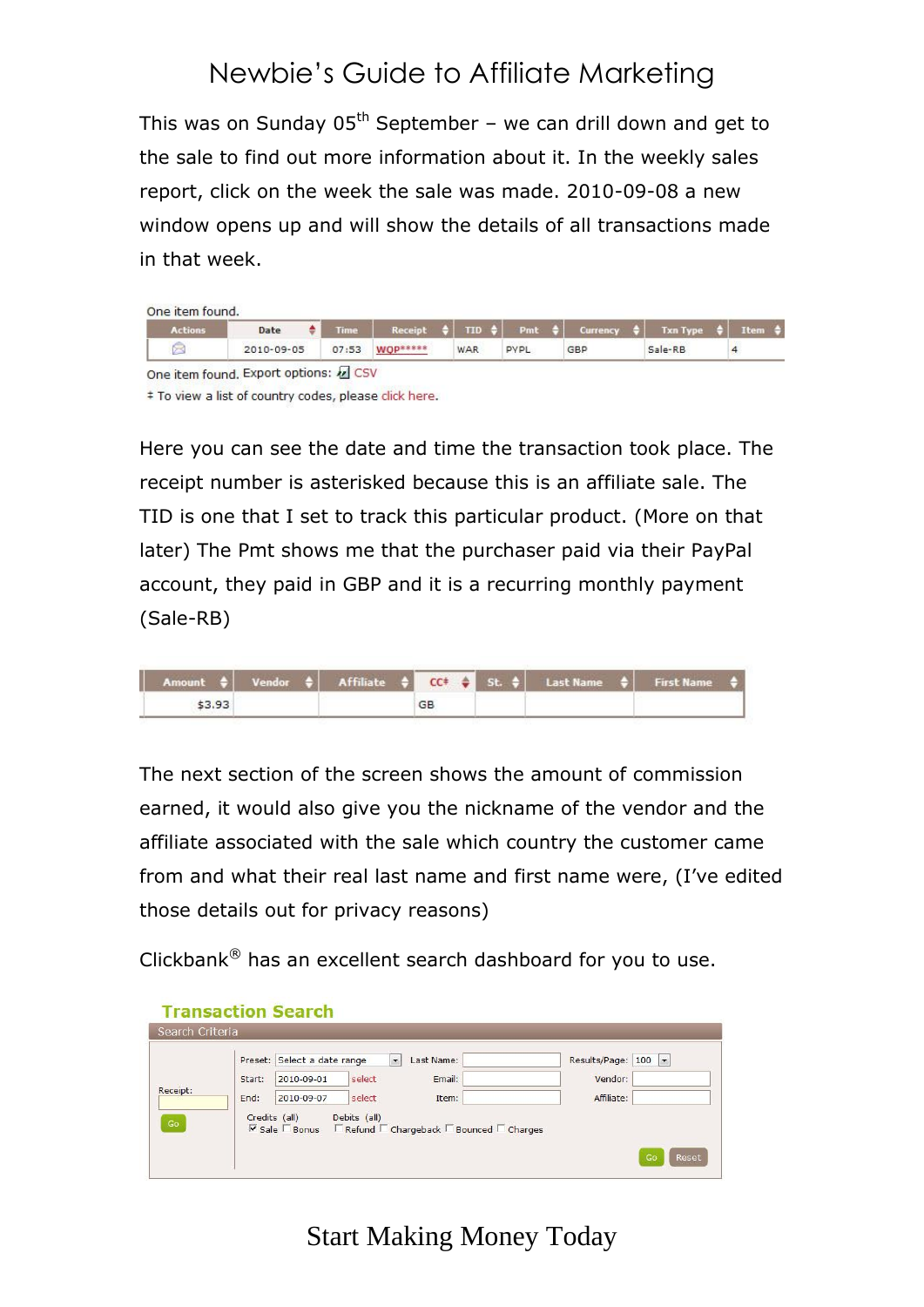

Clickbank® has literally thousands of products for you to promote a recent addition is the ability to "Social Promote" so you can even earn commissions on recommending products to your Facebook friends. To use this feature make sure you log into your ClickBank account, before you create your hoplink.

#### <span id="page-9-0"></span>*Creating Your Hoplinks to promote Products*

Once you have selected your products you want to promote then you have to make your hoplink – remember this is your unique identifier to the system.

Let's say my Niche is the Pet niche, so I have gone to the marketplace, selected the category "Home and Garden" a sub category of this section is called "Animal Care and Pets" that's the section I want to look at.



#### Home & Garden: Animal Care & Pets

Clickbank informs me there are 381 products listed and to choose from in this section of their marketplace. We need to drill down even further to find our product to promote.

#### Home & Garden: Animal Care & Pets



Here we can sort the products according to our requirements.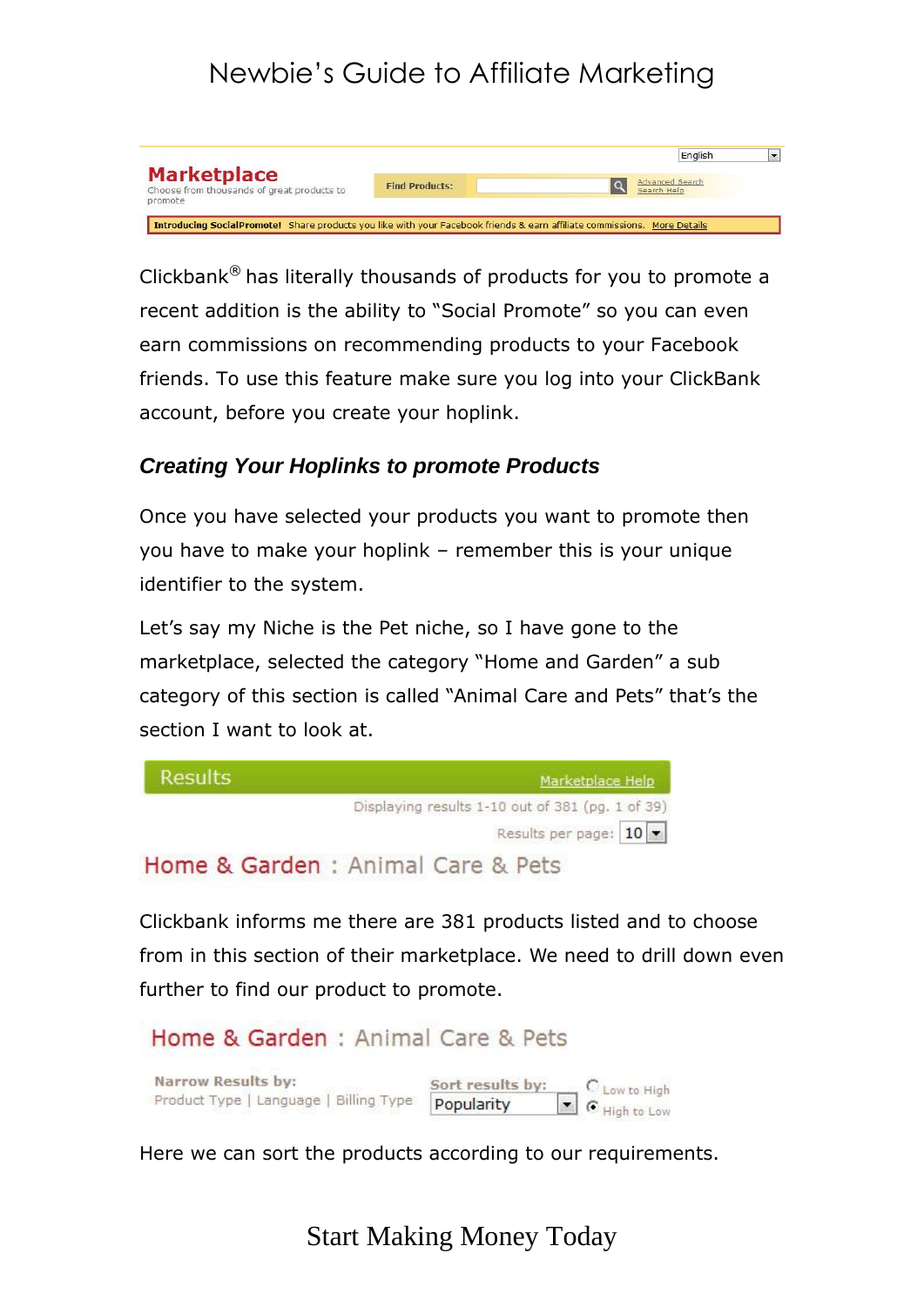We are looking for a product that is popular, has a reasonable payout amount and has a high gravity score. The gravity score tells us that other affiliates are successfully promoting this product too.

Ideally, we are looking for a product that already has some affiliate tools we can use to promote it, unfortunately not a lot of them do.



The product above meets the criteria we are looking for. The payout is just under \$20, and it has a reasonable gravity score of 59.44 there are also some good affiliate tools provided for you to promote it. The link to the affiliate page is wrong, but you can access the tools from their site quite easily.

Their affiliate tools page is located here

<http://www.buildingachickencoop.com/affiliates.html>

We are going to promote this product, we click the promote button and a new screen opens us like this one. If you are logged into your Clickbank account, your nickname will already be showing in the top box. The second box is for any tracking ID you want to add.

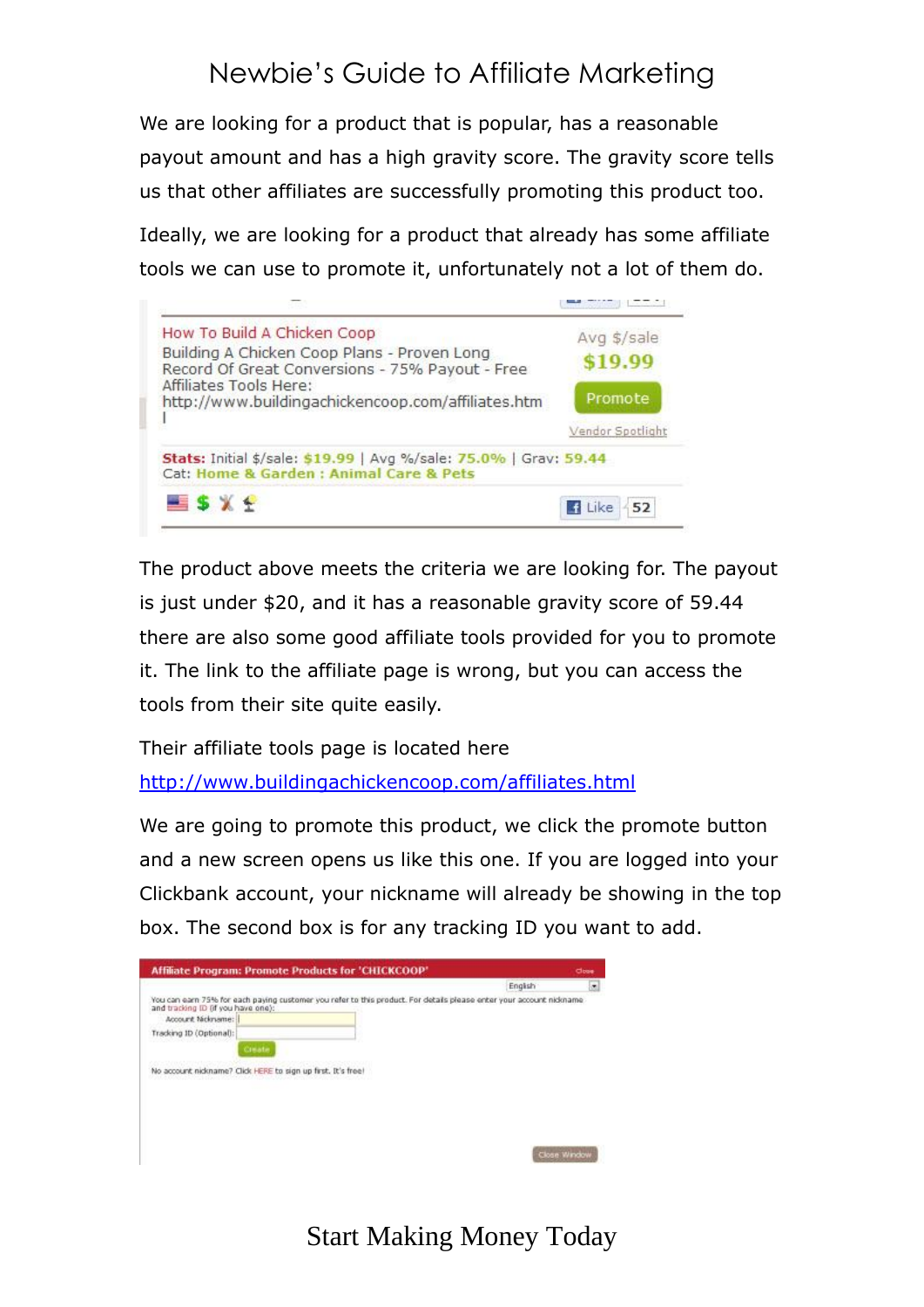Adding a tracking ID is useful to remind you of where you are promoting the product and which actual product it is. For this example we are going to choose a tracking ID that identifies the product so we input "plans" as the tracking ID. Next hit the create button and your new encrypted link is created for you with the TID.

|                                                                                                                                                                                                                                                               | English |
|---------------------------------------------------------------------------------------------------------------------------------------------------------------------------------------------------------------------------------------------------------------|---------|
| ClickBank pays you 75% when you sell CHICKCOOP's product. To refer a customer send them to this domain name:                                                                                                                                                  |         |
| http://1110b9u-gmxj4mebgan8sd-a64.hop.clickbank.net/?tid=PLANS                                                                                                                                                                                                |         |
| Copy the following HopLink HTML code and add it to your web page:                                                                                                                                                                                             |         |
| <a href="http://1110b9u-gmxj4mebgan8sd-a64.hop.clickbank.net/?tid=PLANS" target=" top">Click Here!&lt;</a>                                                                                                                                                    |         |
| <b>WARNING:</b> Due to the possibility of transcription errors, we recommend copying the HopLink from this page instead of<br>typing it manually. To copy the HopLink, click on the text of the HopLink and either right click and select copy or hit Ctrl-C. |         |
| This HopLink has been encrypted by HopLink Shield. It represents an encrypted version of the traditional HopLink format<br>of http://affiliate.vendor.hop.clickbank.net.                                                                                      |         |
|                                                                                                                                                                                                                                                               |         |

Copy and paste the links to a text file on your computer make sure to save the file for future reference. I have all my affiliate links saved in a file on the desktop and it's simply called "Affiliate Links" Now we have our unique ID we are going to use this to promote the product. Let's see how to knit it together.

From the affiliate page, go and select an image to use and add it to your webpage or blog. The banner one is nice and clean and the right size.



Leaderboard 728 X 90 - Image Above Shrunk To Fit

We need to save this image to our computer, so right click on it and choose "save as".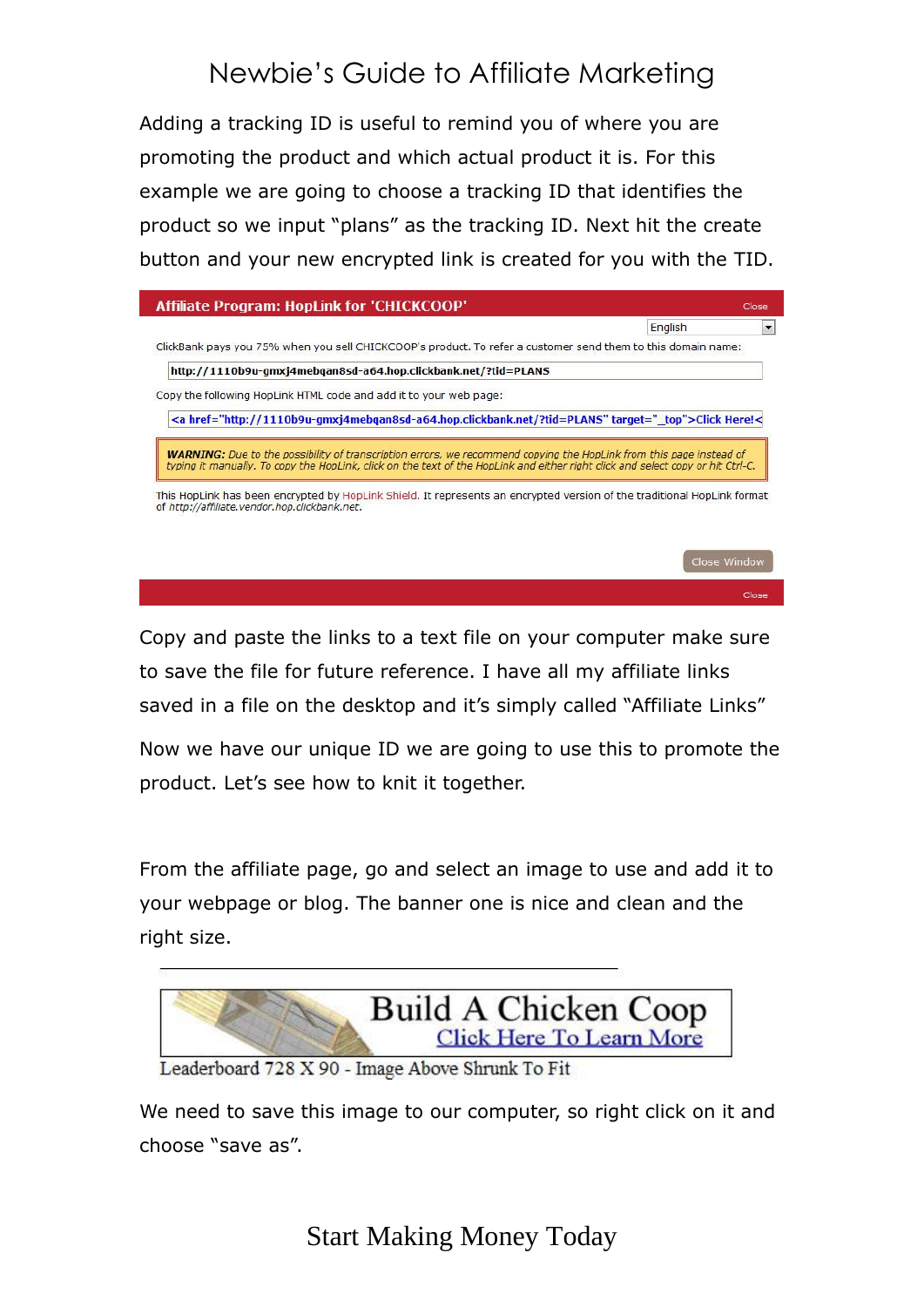The next step is to upload the image to our hosting space / website.

Place the picture into your images folder inside your public html folder. We have named the image chickens3.jpg.

To add the image complete with the affiliate link, we have added the following text to a text widget in our wordpress theme. The theme we are using allows for one leader board style add to be added to the top of all the pages/posts. By adding the code there, our advert and affiliate link will be shown on all the sites pages.

Here is the code the first line  $\langle a \rangle$  href="http://1110b9ugmxj4mebqan8sd-a64.hop.clickbank.net/?tid=PLANS" target="\_top"> is our affiliate link and the second line <img src="http://chickenrearing.com/images/chickens3.jpg"> tells the page where to look for the image to display to the visitor.

```
<a href="http://1110b9u-gmxj4mebqan8sd-
a64.hop.clickbank.net/?tid=PLANS" target=" top">
```
<img src="http://chickenrearing.com/images/chickens3.jpg"></a>

When anyone clicks on that image they are taken to the sales page for the product and take along with it our affiliate ID, so we can get credited for the sale. The bottom of the ClickBank order form will show [affiliate= your clickbank ID. Your Tracking ID.



[affiliate = js33ukms.plans]

When anyone orders the product having come from our site, we get credited with the sale and earn the 75% commission promised.

If there is a refund requested, their system automatically takes care of that and deducts any awarded commissions from your account.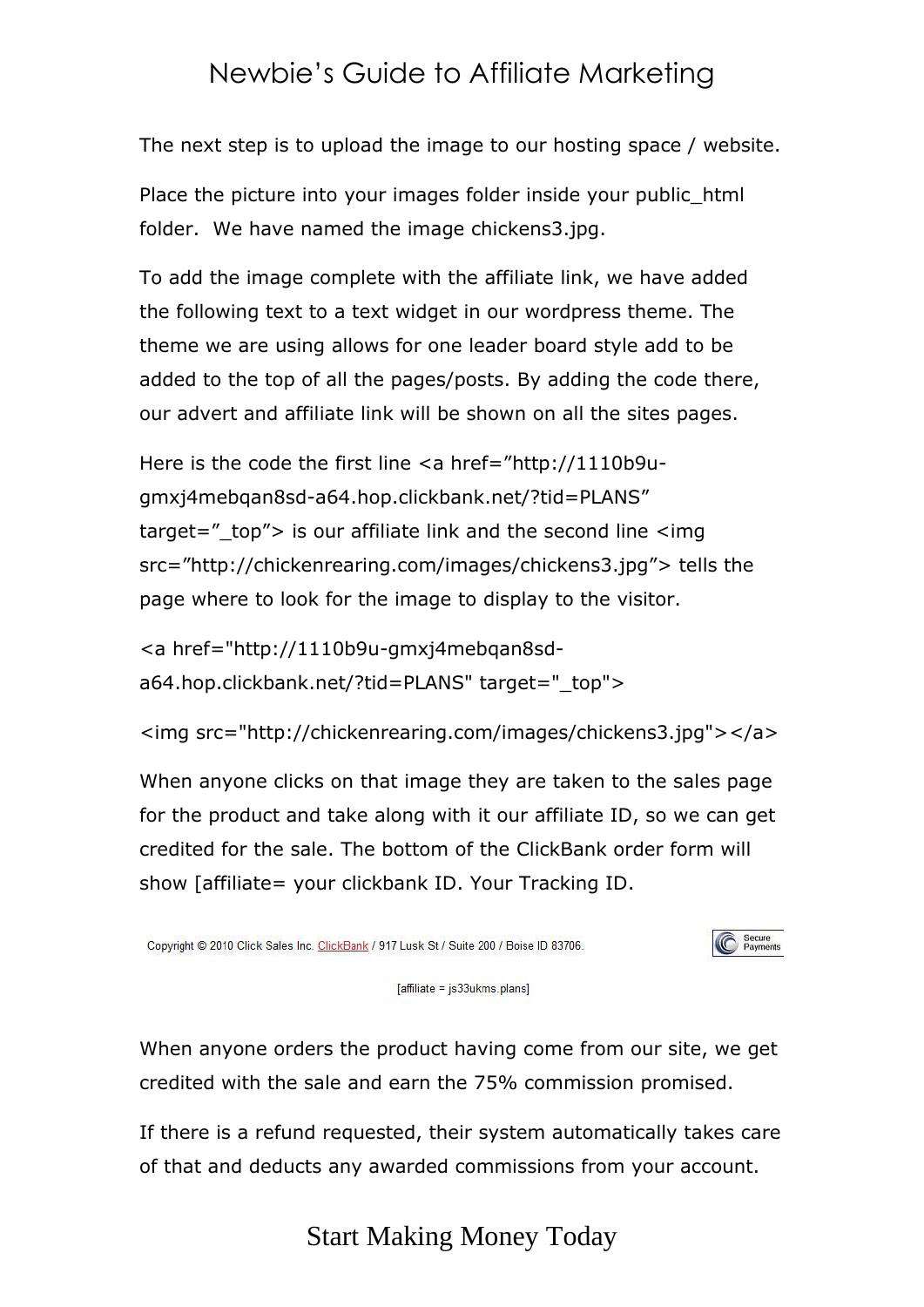All clicks are recorded and tracked by Clickbank and all payments to the vendor and the affiliate are processed by Clickbank. You do not need a PayPal account to be a Clickbank affiliate however you do need a regular checking account. You have to meet their strict Customer Distribution Requirement before they will pay out your first commission check.

#### <span id="page-13-0"></span>*PaySpree*



[http://payspree.com](http://payspree.com/) Free to sign up to as an affiliate, their products compensations rates range from 50% to 100% commissions.

Payspree charges a small fee from every sale. The fee is payable by either the vendor or the affiliate dependant upon who the sale was credited to. Fees are paid to the program operator on a monthly basis at the start of each month. Payspree currently has 274 products listed in its marketplace.

Payspree does not work the same way as Clickbank by sharing each individual sale it works by sharing the sales between the vendor and the affiliate. Unless you are promoting a 100% commission product, the first sale you make, always goes to the product vendor.

| Sale #         | 50%       | 60%       | 75%       | 100%      |
|----------------|-----------|-----------|-----------|-----------|
|                | Vendor    | Vendor    | Vendor    | Affiliate |
| $\overline{2}$ | Affiliate | Affiliate | Affiliate | Affiliate |
| з              | Vendor    | Affiliate | Affiliate | Affiliate |
| 4              | Affiliate | Vendor    | Affiliate | Affiliate |
| 5              | $\infty$  | Affiliate | $\infty$  | $\infty$  |
| 6              |           | Affiliate |           |           |

Here's how sales will be paid out at each level.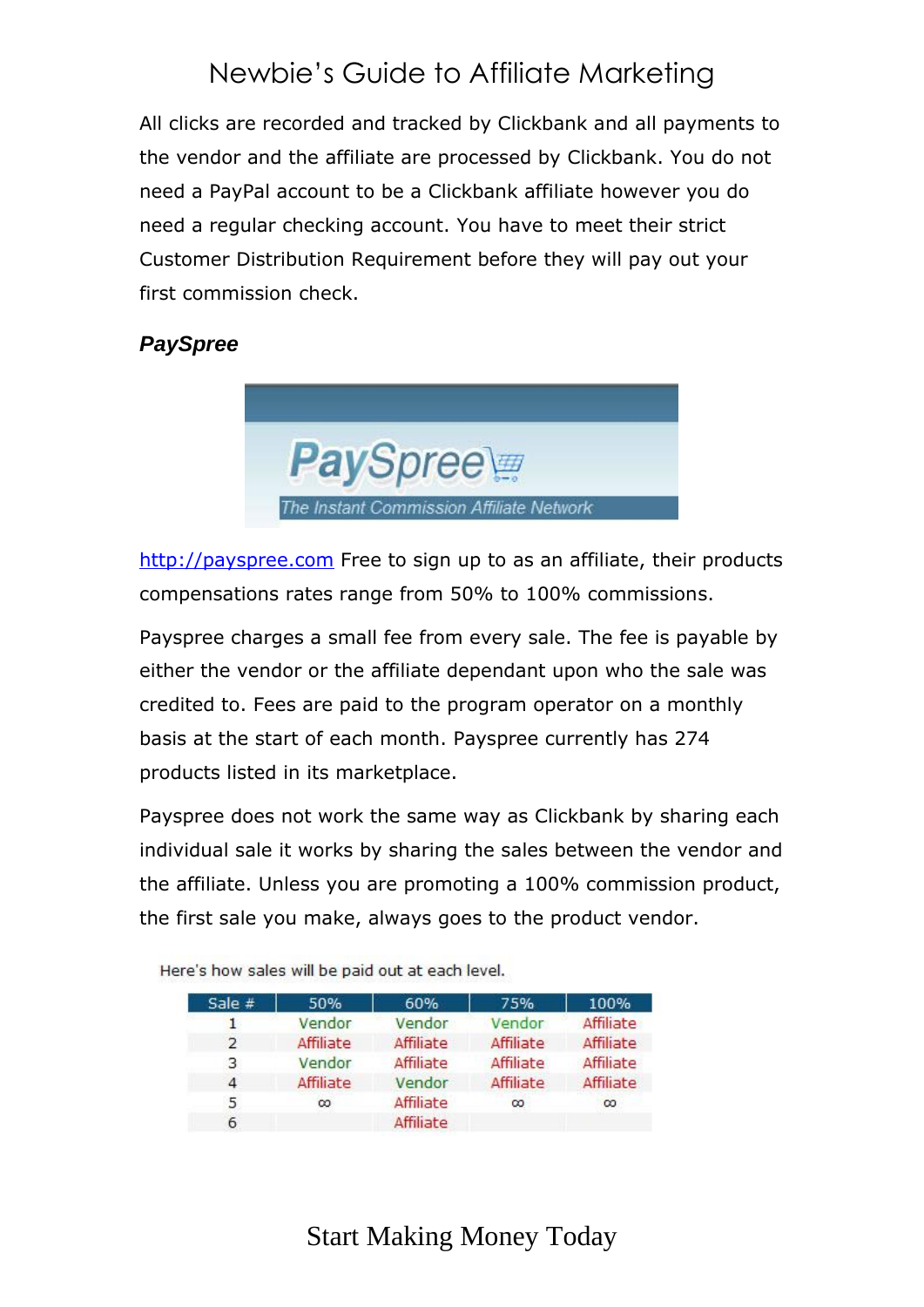Affiliates are responsible for refunding any sales that are credited to their account and subsequently requested to be refunded. If you do not refund a sale when a refund is requested your account can be disabled. Payspree provides tracking and reporting statistics similar to Clickbank.

All payments to both the vendor and the affiliate are allocated through the Payspree system automatically. You have to have a PayPal account in order to use Payspree.

A typical affiliate link for a Payspree product will look like this http://payspree.com/786/Username

Paysprees products are growing and it can be worthwhile taking a look at their market place to see if there is a product or two that you could add to your site and promote as an affiliate.

#### <span id="page-14-0"></span>*Paydotcom*



[http://Paydotcom.com](http://paydotcom.com/) is another market place style of system and has a large number of categories and products for you to choose from.

To sign up as an affiliate is free, vendors are allowed to pay your commissions either by cheque or by PayPal, the majority pay using PayPal, some will pay via pay people online, which unfortunately eats even further into your affiliate payout.

All vendors are responsible for paying their own affiliates via whichever method they choose.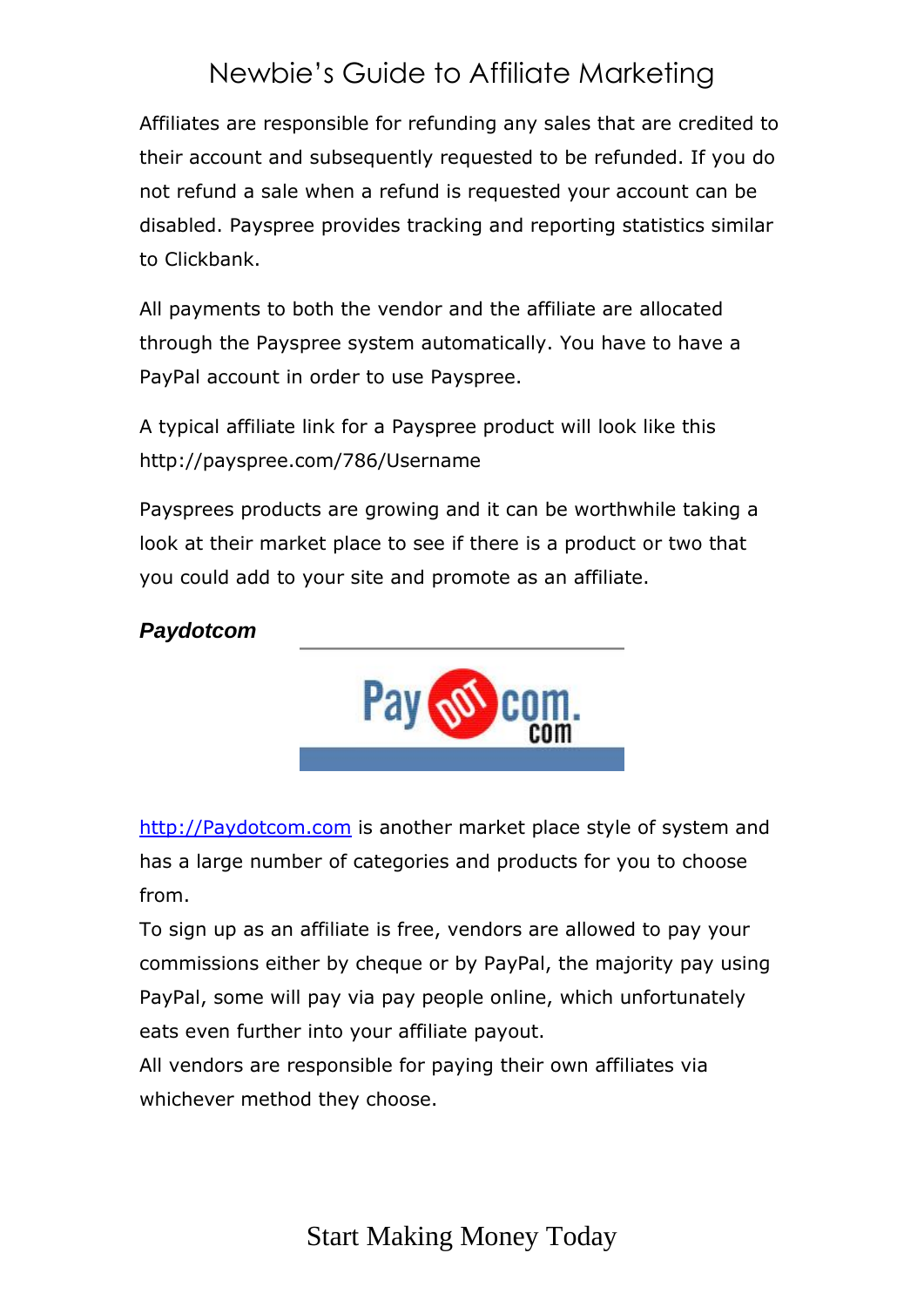Paydotcom currently has thousands of products listed in its marketplace. You can browse for products to promote using their online search system; this system is very similar to the one at Clickbank you can search by categories, subcategories or just by a single keyword.

Unlike Clickbank where your affiliate sales are grouped into the one affiliate account and each vendors sales contribute to the one account, with Paydotcom, like Payspree, each sale you make is treated individually and your commissions are paid individually, Payspree does however pay these commissions directly into your PayPal account.

Paydotcom provides tracking and sales statistics in the form of Raw Clicks, Unique clicks, sales, refunds and conversion rates.

| <b>WAffiliate sales:</b>                    |                               |                               |                               |                                   |  |  |  |  |
|---------------------------------------------|-------------------------------|-------------------------------|-------------------------------|-----------------------------------|--|--|--|--|
| View All My Affiliate Sales In Last 30 Days |                               |                               |                               |                                   |  |  |  |  |
| <b>Product Name:</b>                        | Today:                        | Yesterday:                    | Last 7 days:                  | Last 30 days:                     |  |  |  |  |
| Totals:<br>for all products below           | Aff Sales: \$0<br>See details | Aff Sales: \$0<br>See details | Aff Sales: \$0<br>See details | Aff Sales: \$12<br>See details    |  |  |  |  |
| Unit price: \$27.00                         | Aff Sales: \$0<br>See details | Aff Sales: \$0<br>See details | Aff Sales: \$0<br>See details | Aff Sales: \$12.00<br>See details |  |  |  |  |

Some Paydotcom vendors will provide you with affiliate tools to use such as Banners, ready made emails, blog posts, etc,

To promote any product from Paydotcom, you create your link from inside your account for the product you want to promote.

A typical affiliate link for a Paydotcom product will look like this. http://paydotcom.net/r/87756/AccountName/26107650/

Any vendor using the Paydotcom system has a right to refuse to accept you as their affiliate.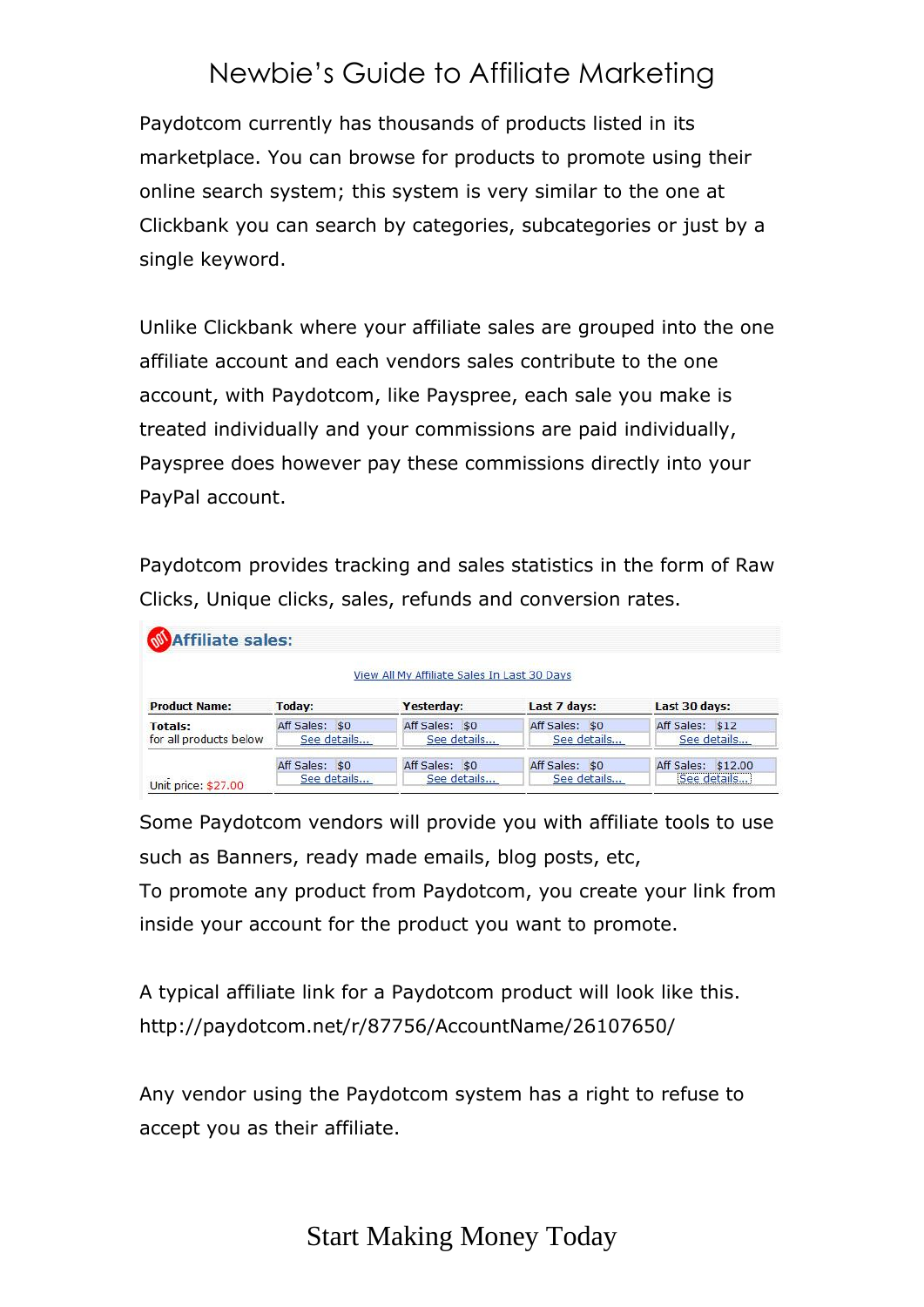#### <span id="page-16-0"></span>*Rap Bank*



To sign up to Rapbank as an affiliate again it's Free simply hit the Join now link and create your account.

Rapbank is another marketplace where sellers list their digital products for you to promote. Rapbank is a little complicated and does not quite work the same as Clickbank, Payspree or Paydotcom, it's somewhere in between all three. The free account set up is sufficient for anyone who is just looking at becoming an affiliate for any product listed at Rapbank.

Statistics for your account will show you how many sales you have made, how many clicks have been made and how much commission you have made from promoting each product.

This is what a typical affiliate link looks like for a Rapbank product. http://rapbank.com/go/1846/112/make-money-blogging.html

You can promote whole categories from the Rapbank Marketplace http://112.rapbank.com/products/category/affiliate-marketing/ or just the whole marketplace itself by just using http://112.rapbank.com/products/

as you can probably tell from these links, our account ID at Rapbank is 112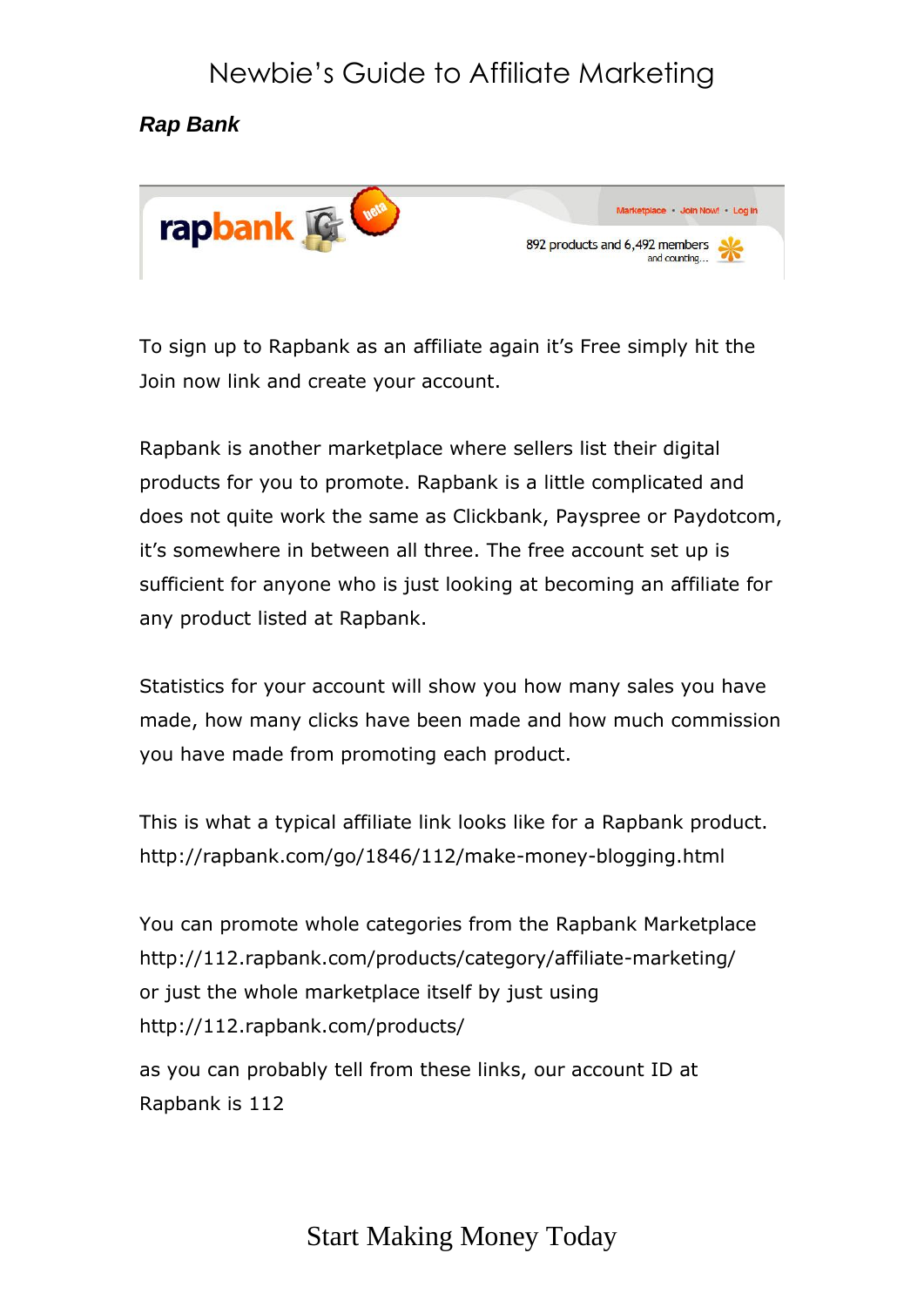Rapbank was created as a place where all Rapid Action Profits script owners could get together and list their items for sale. The benefit to the affiliates is that you have a place to go to find these instant paying commission products this is a lot easier than having to search through Google for sites "powered by Rapid Action Profits".

When you promote a product through Rapbank, Rapbank does not pay you, the vendor of the product pays you automatically through the use of their script, since all Rap Bank listed product owners use the same script as their sales, affiliate and marketing system, the commissions are paid the same way the Payspree system works.

If you have been paid for a sale and then subsequently the purchaser requests a refund, you as the Affiliate must honour that refund. All Rapid Action Profits script users have a right to refuse to have you as their Affiliate and can ban your account from within their dashboard.

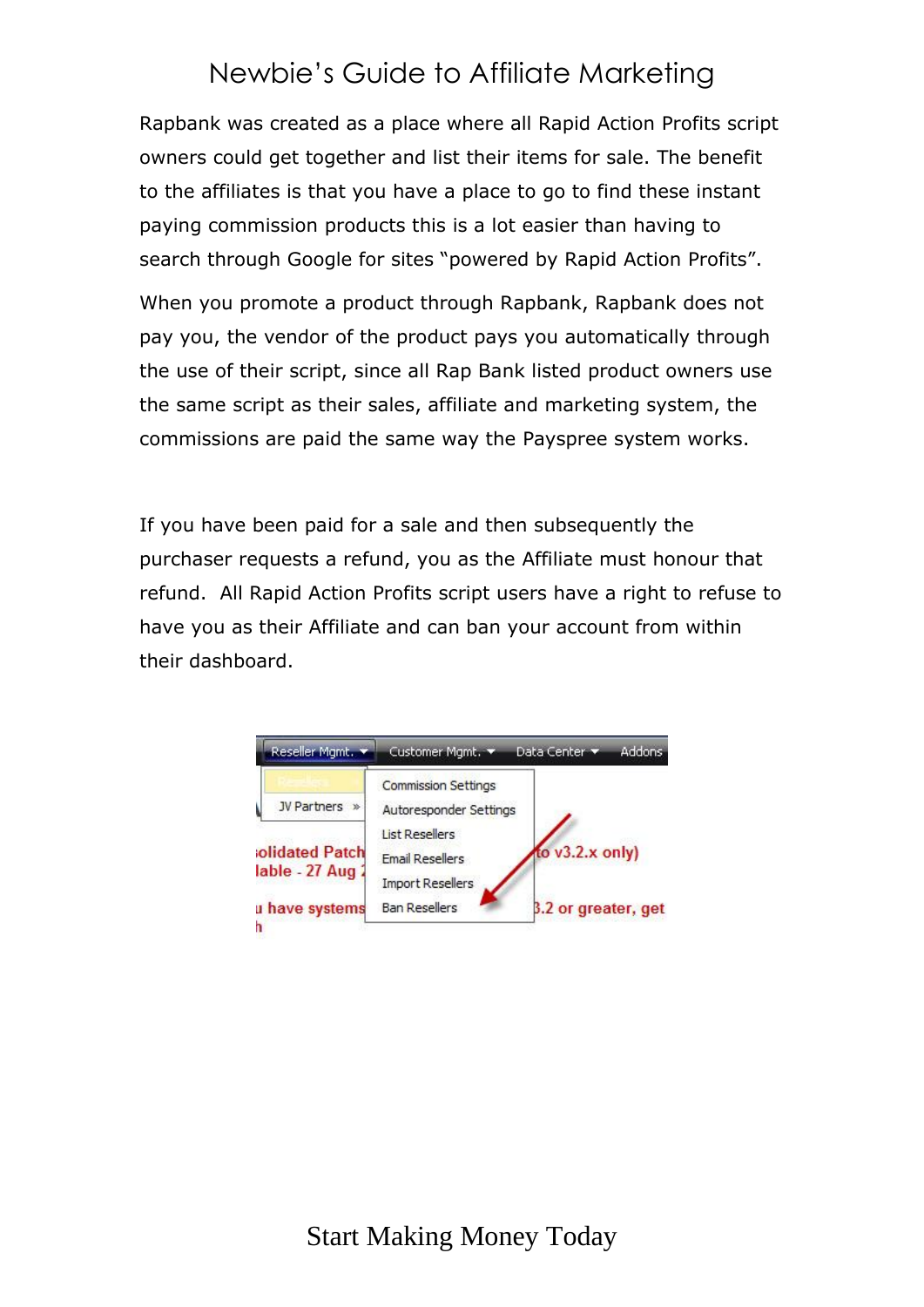#### <span id="page-18-0"></span>*E-Junkie*



E-junkie sells both digital and tangible goods and currently reports to have 8500 active merchants. E-junkie does not have a marketplace separated into categories or subcategories, and it can be really difficult to find your niche related products to promote.

With E-junkie each merchant is responsible for their own affiliate scheme and define their own terms and conditions, i.e. what commission percentage they will pay, how often they will pay you, what currency they will pay you in and the level of commissions you have to meet before payment is made to you.

As an affiliate promoting a vendors product at e-junkie you do get access to the basic statistics of how many sales you have made for that particular vendor, there is no reporting of clicks through your affiliate links.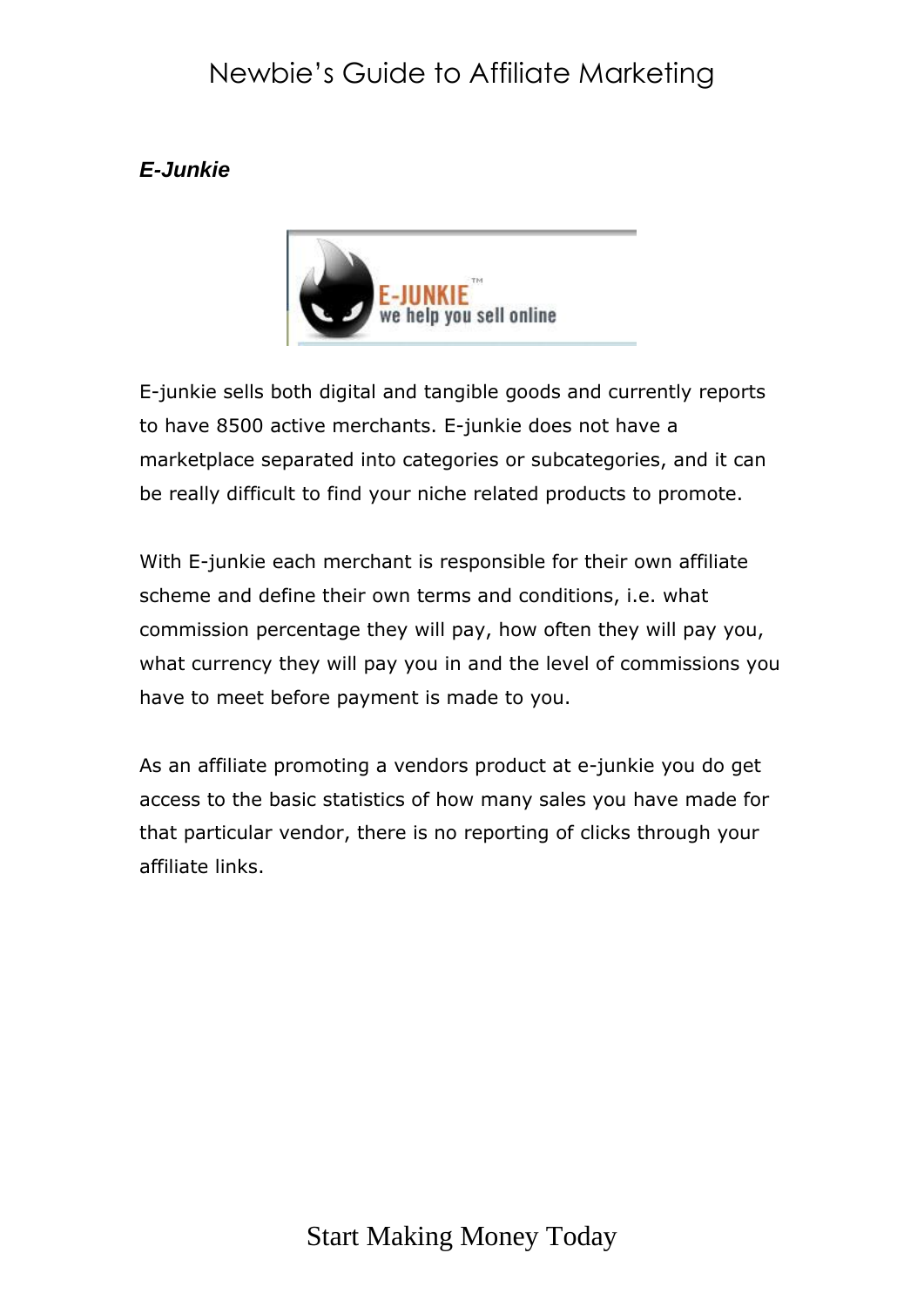#### <span id="page-19-0"></span>*Click2sell*



Click2sell currently lists over 871 products in their marketplace; you can search through the marketplace by category or sub category, you can see the popularity, or % of sales made by affiliates etc.

|                  | Marketplace search                                  |  |
|------------------|-----------------------------------------------------|--|
| Search           |                                                     |  |
| Category         | All categories                                      |  |
| Sort by          | % of Sales made by affiliates -                     |  |
| Results per page | Rank<br>\$ per Sale<br>Commission %<br>Conversion % |  |
|                  | % of Sales made by affiliates<br>Popularity         |  |

Signing up for an affiliate account is free, click2sell pay commissions three weeks after the month end and you can select to be paid either via PayPal or MoneyBookers and in a choice of currency.

Click2sell provide reasonable at a glance statistics for you to search through. As this is a newly opened account, there is nothing to see, but the picture on the next page will give you an idea of their reporting capability.

|                   | <b>Visitors</b><br>[2] | <b>Sales</b><br>E | <b>Conversions</b><br>$[?]$ | <b>Refunds</b> | <b>Income</b><br>[?] | <b>Refunded</b><br>money | <b>Commissions</b><br>Fees <sup>[2]</sup> | <b>Profit</b> |
|-------------------|------------------------|-------------------|-----------------------------|----------------|----------------------|--------------------------|-------------------------------------------|---------------|
| My own            | 0                      | $\overline{0}$    | 0.00%                       | $\mathbf{0}$   | 0.00                 | 0.00                     | 0.00                                      | 0.00          |
| <b>Affiliates</b> | $\overline{0}$         | $\overline{0}$    | 0.00%                       | $\mathbf{0}$   | 0.00                 | 0.00                     | 0.00                                      | 0.00          |
| <b>Total</b>      | $\bf{0}$               | $\bf{0}$          | 0.00%                       | $\bf{0}$       | 0.00                 | 0.00                     | 0.00                                      | 0.00          |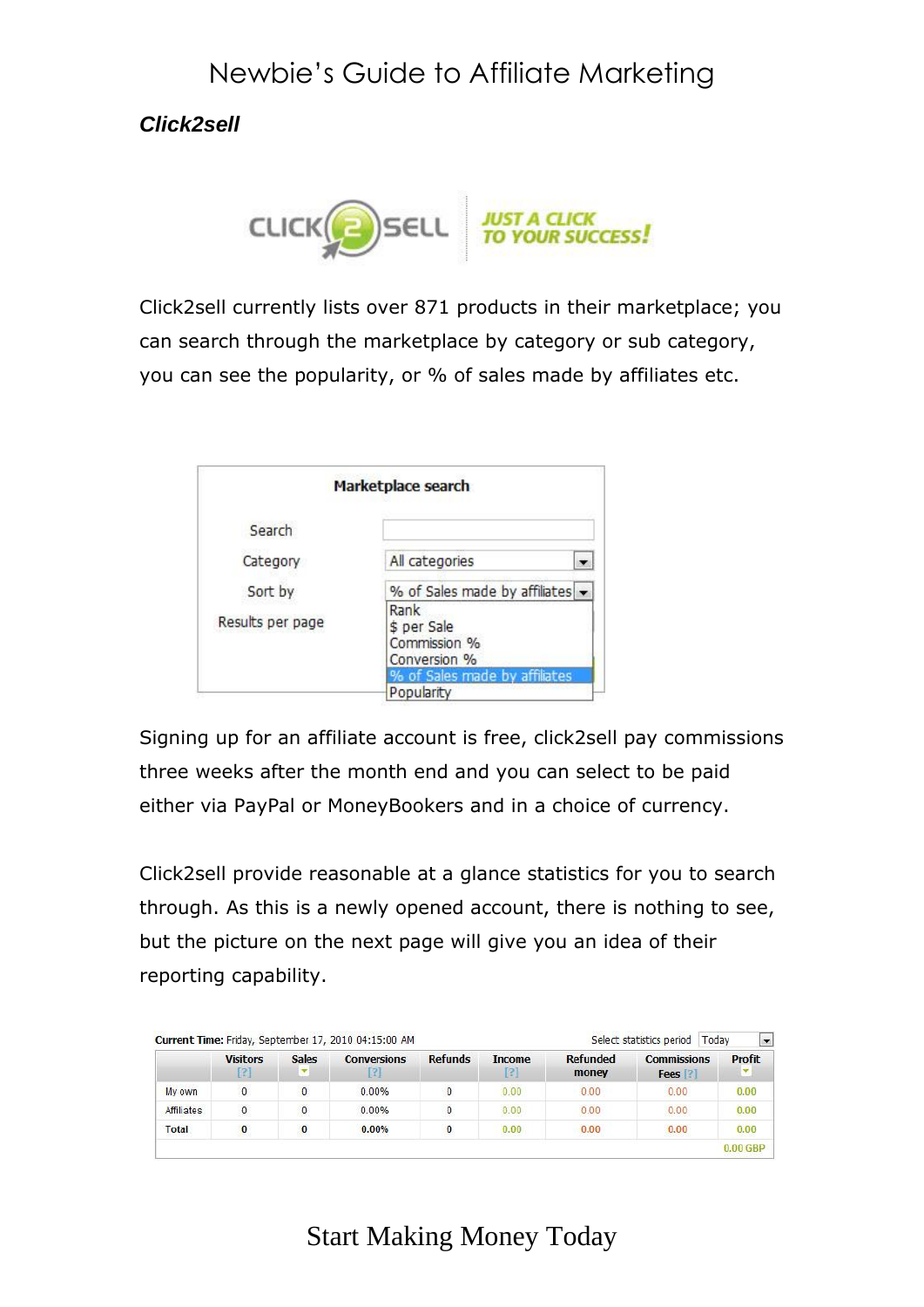When you are looking at which products to promote through their marketplace you can click on more info and get detailed information regarding both the seller and the product.

| Merchant Name:     | Ebiz Depot (contact) |
|--------------------|----------------------|
| Merchant Pays Via: | PayPal               |
| Merchant Rank:     | 0.0%                 |
| Product Price:     | 29.99 USD            |
| Earn %:            | 50.00%               |
| Earn USD:          | <b>15.00 USD</b>     |
| Date Added:        | 22-04-2009           |

You also get to see detailed product information how it converts, what the refund rate is like how popular it is and where the sales are made. As you can see from this screen shot, this product is mainly sold through affiliates; and the refund rate is 8%

#### **Product Statistics**

| 121 | Conversion %:      | 0.62%  |  |
|-----|--------------------|--------|--|
| 121 | Refund %:          | 8.00%  |  |
| 121 | Affiliate Sales %: | 91.00% |  |
| 121 | Popularity:        | 2.18%  |  |

Create affiliate link

With click2sell, you have the option to create your affiliate link that will go straight to the vendors' sales page, or you can create your own promotional page for the vendors' product and create your affiliate link so that it goes directly to the products checkout page.

The whole click2sell system is very similar to Clickbank, with one exception; the vendors have to pay the affiliates through the system, as an affiliate you are not paid by click2sell directly. Click2sell do state that they ban vendors from using their system if they do not pay the affiliates their rightful commission.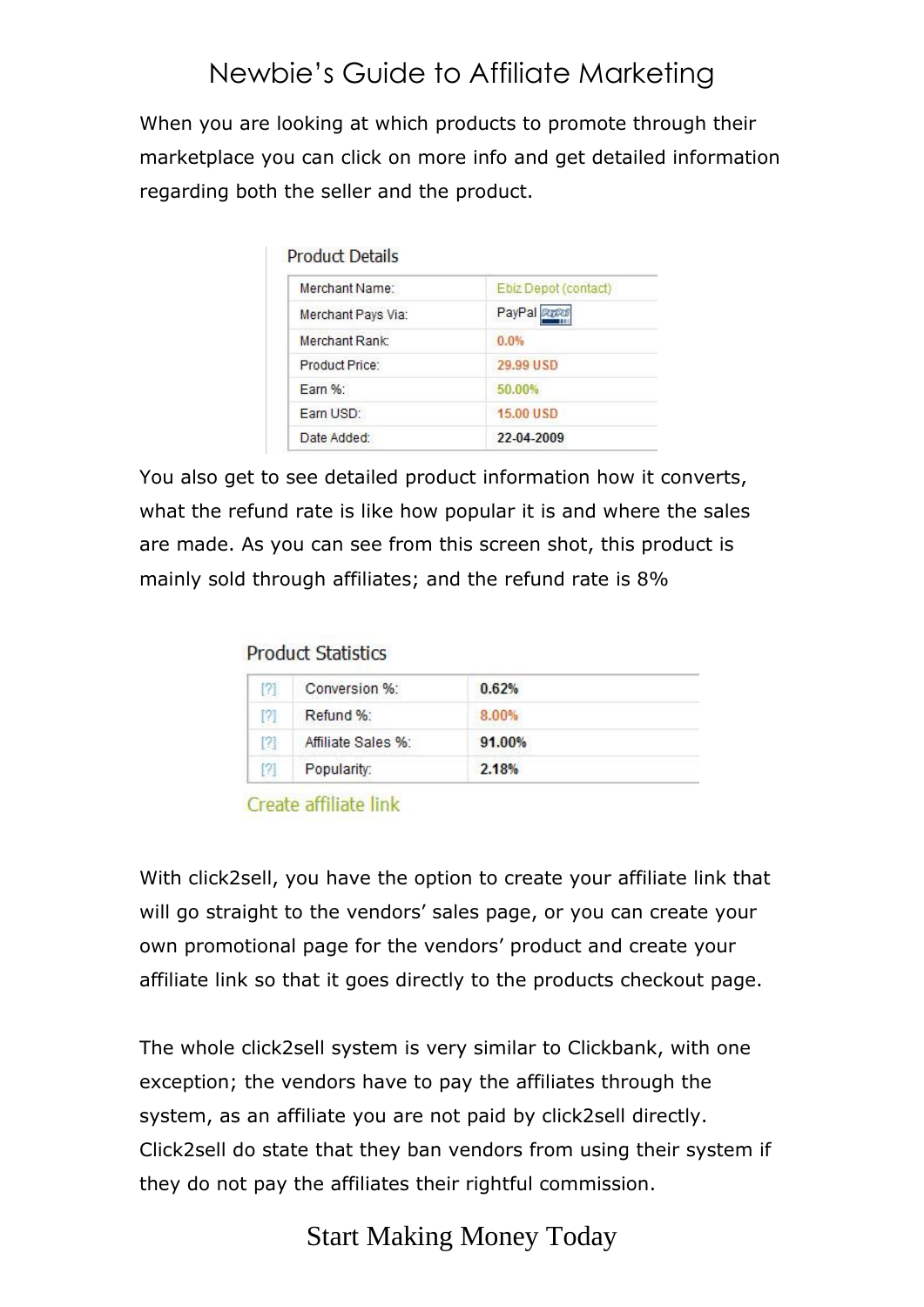As you can see there are a lot of digital market places to choose your products to promote from, and they are all different in the way they operate their systems, methods, reporting, tracking and payments, you may even find the same product listed at different marketplaces with different commissions being offered. Take your time to look around and find the best deals before you begin your promotions.

A lot of internet marketers prefer to run their own in house programs too. If you find a product that you really like and want to promote it, have a look at the bottom of the main sales page look for the words "Affiliates" or "Associates" sometimes even "Partners"

If when you visit the page the affiliate program is not visible use Google to see if they do have a program you could join.

These two web sites contain a list of an enormous number of affiliate programs that are available to join.

<http://www.associateprograms.com/>

and

<http://www.top-affiliate.com/>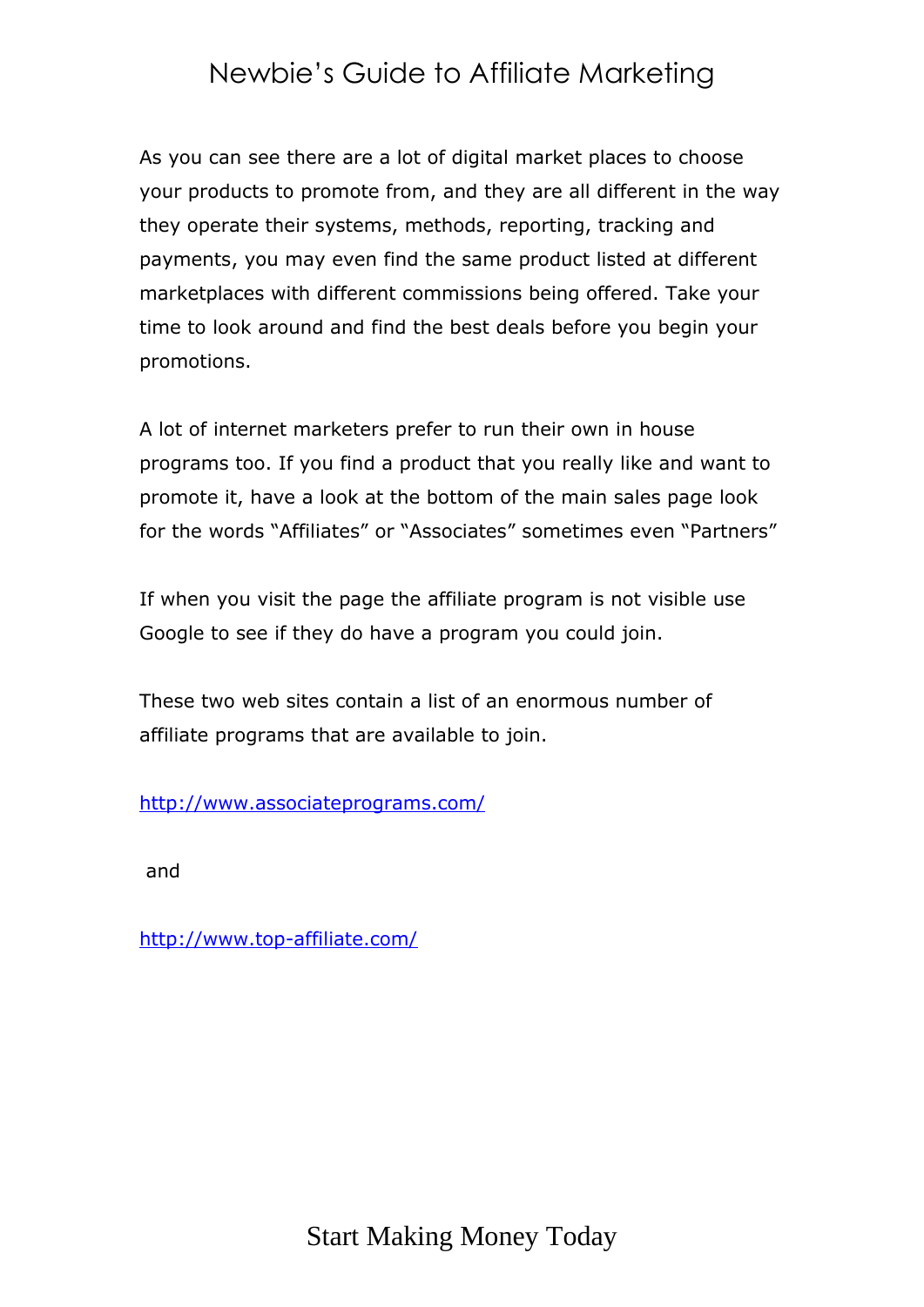### **Other Affiliate Methods**

#### <span id="page-22-1"></span><span id="page-22-0"></span>**Network Style Affiliate Programs**

There are several affiliate program networks on the Internet where you can find a wide range of merchants in different categories. Remember that although these programs are all on the same site, they are independently owned and operated by each merchant; the network just brings the merchants together in one place for the affiliate to find.

The affiliate signs up to the network, the merchant signs up to the network and the network manages both the affiliates and the merchants. Examples of networks are:

Commission Junction: [http://www.cj.com.](http://www.cj.com/)

Commission Junction is one of the leading affiliate program networks with over 2,000 merchant programs to choose from.

Maxbounty [http://www.maxbounty.com](http://www.maxbounty.com/)

ShareaSale [http://www.shareasale.com](http://www.shareasale.com/)

If you decide to join one of the networks, always make sure to read their terms and conditions. Comply with their rules and all should be fine. As with other types of affiliate programs, your commission is not paid by the network, but by the individual merchants/ advertisers signed up to the network. For example MaxBounty state this in their terms and conditions. "Commissions will only be earned on Actions reported by the advertiser, and only after MaxBounty receives full payment from the Advertiser. MaxBounty is under no obligation to pay Affiliates for Actions which are not paid by the Advertiser"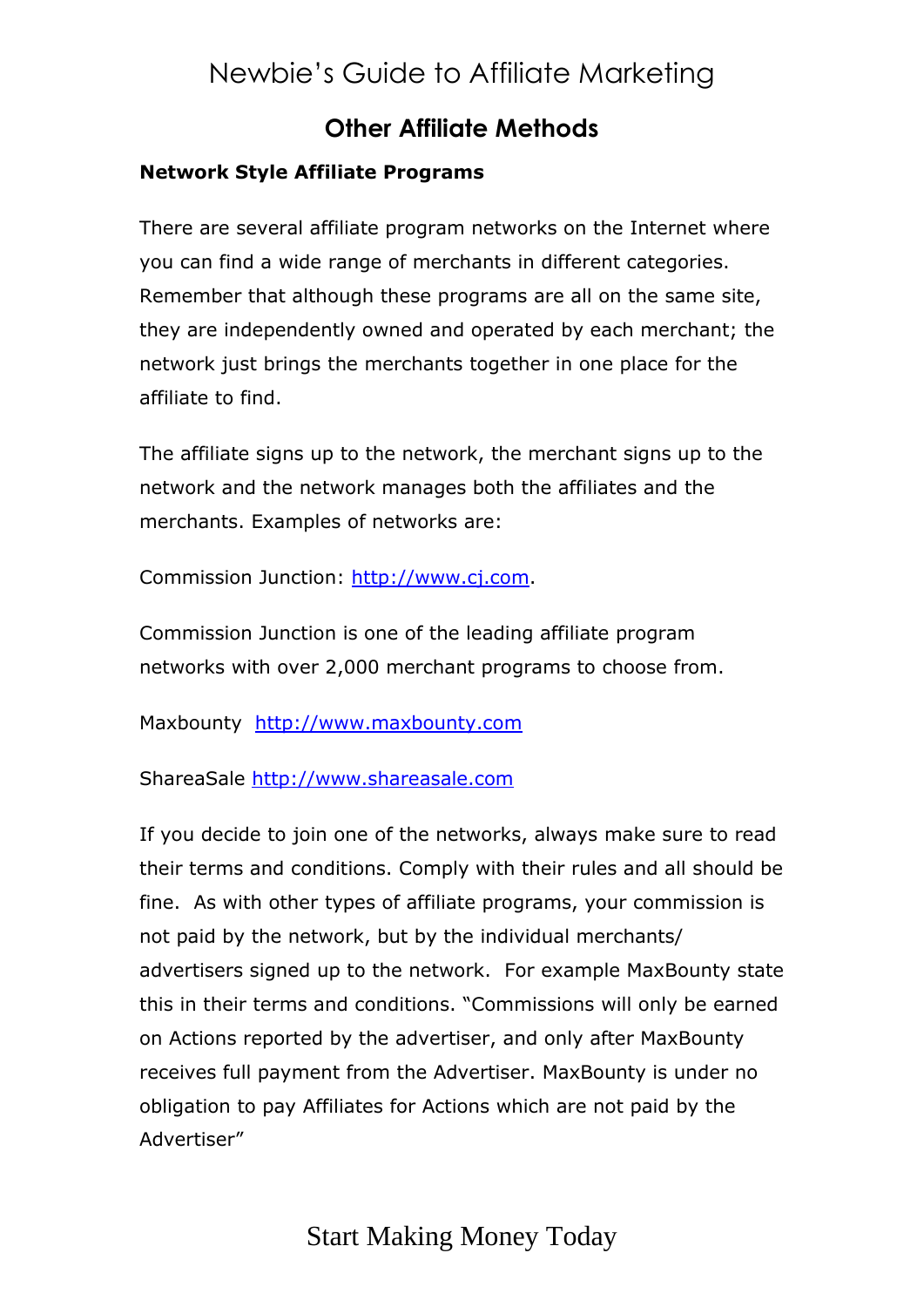CPA stands for "Cost Per Action", and compared to standard affiliate marketing, when you promote CPA offers, you can actually make money without having to generate a single sale.

This is the most appealing part of CPA because it gives even the newest of marketers the opportunity to generate an income. When you send the visitor to the clients page and they complete the required action, you get paid for the visitor having done whatever was required of them, be it simply submitting their email address or telephone number into a form, or filling out a simple short survey online. If you were responsible for sending the visitor, you get rewarded for it.

CPA networks operate as a "middleman" connecting publishers and advertisers together, they co-ordinate the placement of offers from these publishers and advertisers with you the affiliate marketer. The CPA network takes a fee; or percentage of the offered price and pass the remainder of the fee onto you the affiliate marketer.

Once you have been accepted into their network you are given a unique affiliate link to promote the offer from.

Unless you have a high volume of traffic to your site, or are willing to pay to send traffic to your site, it may take you a long time to get paid by a CPA network. The minimum payout threshold on most CPA networks is generally \$50.00, so if you are receiving \$0.50 per email address submitted and only have 5 visitors a week, it could take you a long while to hit that minimum payout threshold.

There are other networks that will pay per view of their banner ads etc; again you need a high traffic site to earn money from these methods.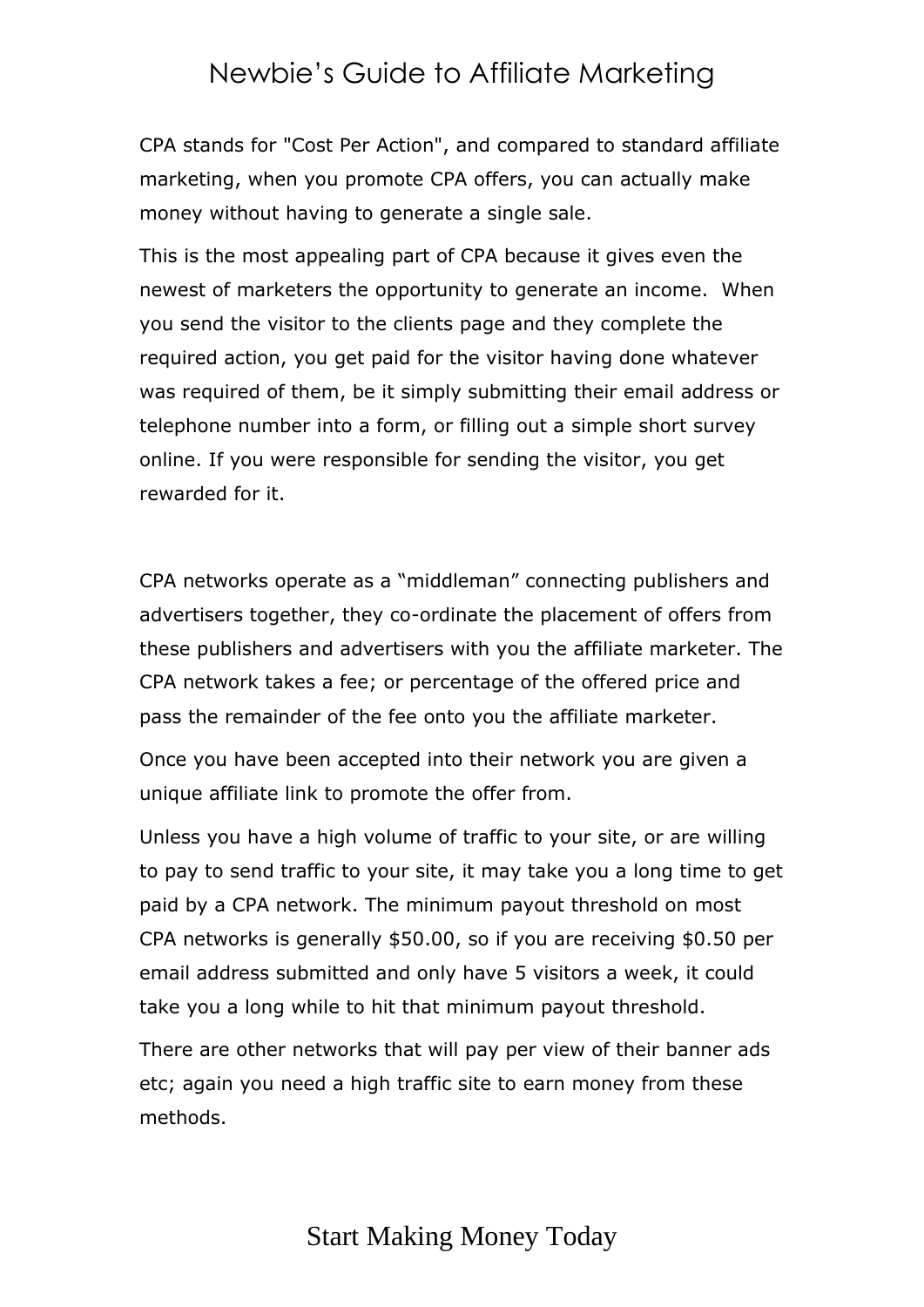### **Different Commission Structures**

<span id="page-24-0"></span>Pay Per Sale: One of the most common forms of affiliate marketing incentive is called Pay Per Sale (PPS). This is where the visitor clicks a link and makes a purchase. Your reward is a percentage commission for that sale.

You can make the most money from this type of affiliate marketing program on items that are considered "high ticket" items, i.e., sophisticated software like Adobe (Macromedia) Dreamweaver that retails for \$899, a 10% commission of this sale is \$89, a 25% commission of this sale is \$224.75.

It is important it is to pay attention to the amount of the commission percentage being offered. If they were only offering a 2% commission on this same \$899 item you would only earn \$17.98.

If there is a guarantee period offered with the product sold, you will loose your commission altogether if the purchaser returns the product and requests a refund.

Pay Per Lead: (PPL) These type of programs are extremely popular. With this type of program, you are paid for every enquiry that comes from your site to the advertiser's site, provided the visitor meets the criteria required by the advertiser. For example, the visitor may have to be within a certain age group or have a certain income level.

Because no purchase is involved, the chances are higher that the visitor will be "converted" from being a website visitor to a prospective customer when they complete the required action of entering their contact information on the lead form on the advertiser's site.

Commissions for these kind of programs are not as generous as pay per sale affiliate programs.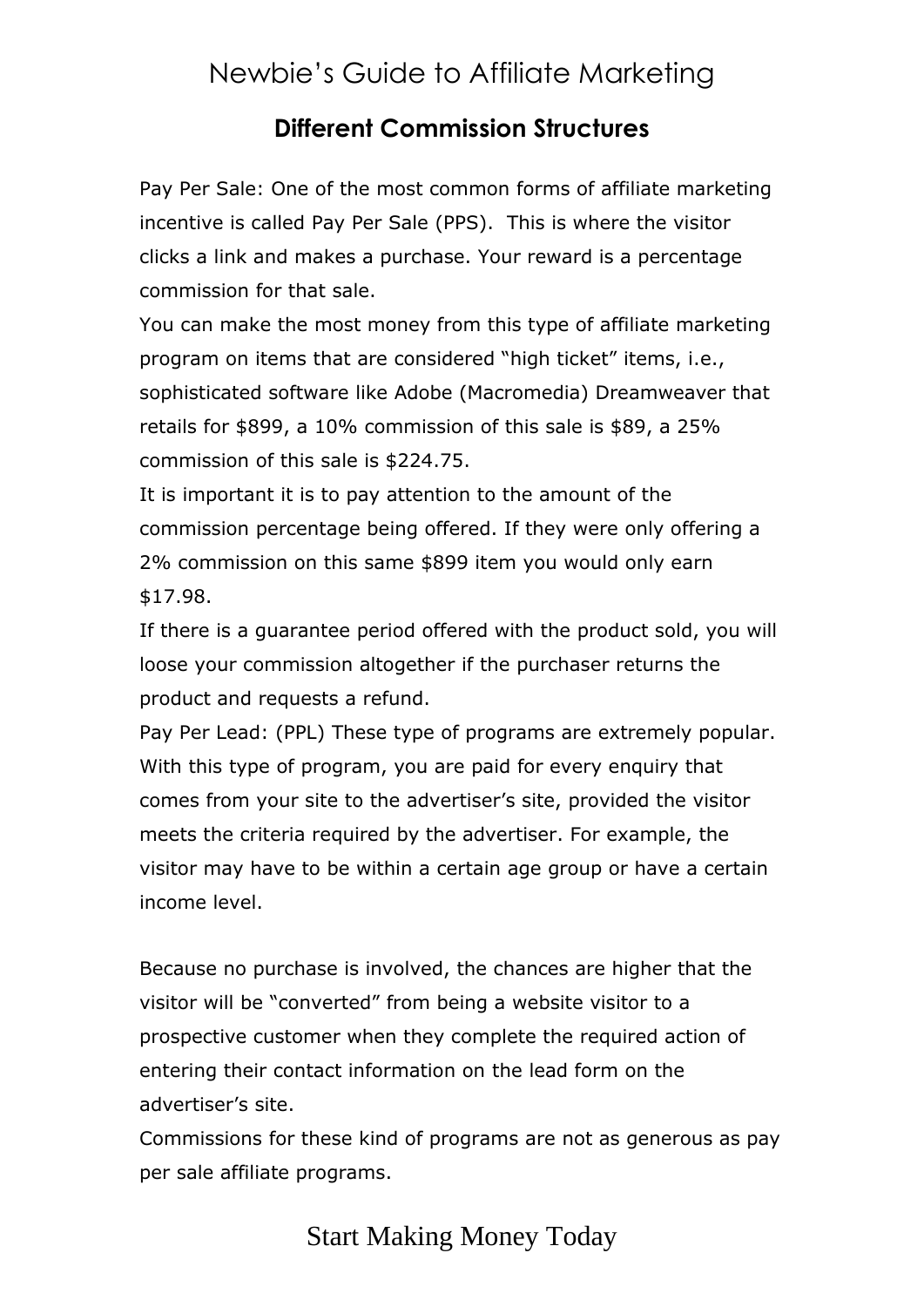Pay Per Action: (PPA) In this type of affiliate marketing program, the advertiser pays you when your referred visitor decides to download a trial version of their software or report.

Companies that offer electronic goods and services, such as publishers, computer and software companies dominate this particular market. Sometimes, campaigns for pay per action are often used in combination with pay per sale. The "try before you buy" option entices the visitor to download the product for a set trial period.

You are not guaranteed with this method of promotion that the visitor will eventually purchase the product, as having tried it, they might not like it, or they may just be content with using the trial version without upgrading to the Pro version.

Pay Per Click: (PPC) This method is commonly used by "contextual Ad" companies, Kontera<sup>tm</sup> being the most widely known one. When a visitor hovers over a word their advert box pops up with a link to a relevant product. This is one of the easiest affiliate marketing programs to promote, as the content is already there on your website or blog.

Commissions for this type of program can be very small, some as little as \$0.02c per click, payouts can take a long time to achieve when using this kind of advertising / affiliate method of promotion. The busier your site, the more chance you have of making money with this kind of affiliate promotion.

Most of the methods mentioned above require you to have a fully functioning and already indexed web site or blog.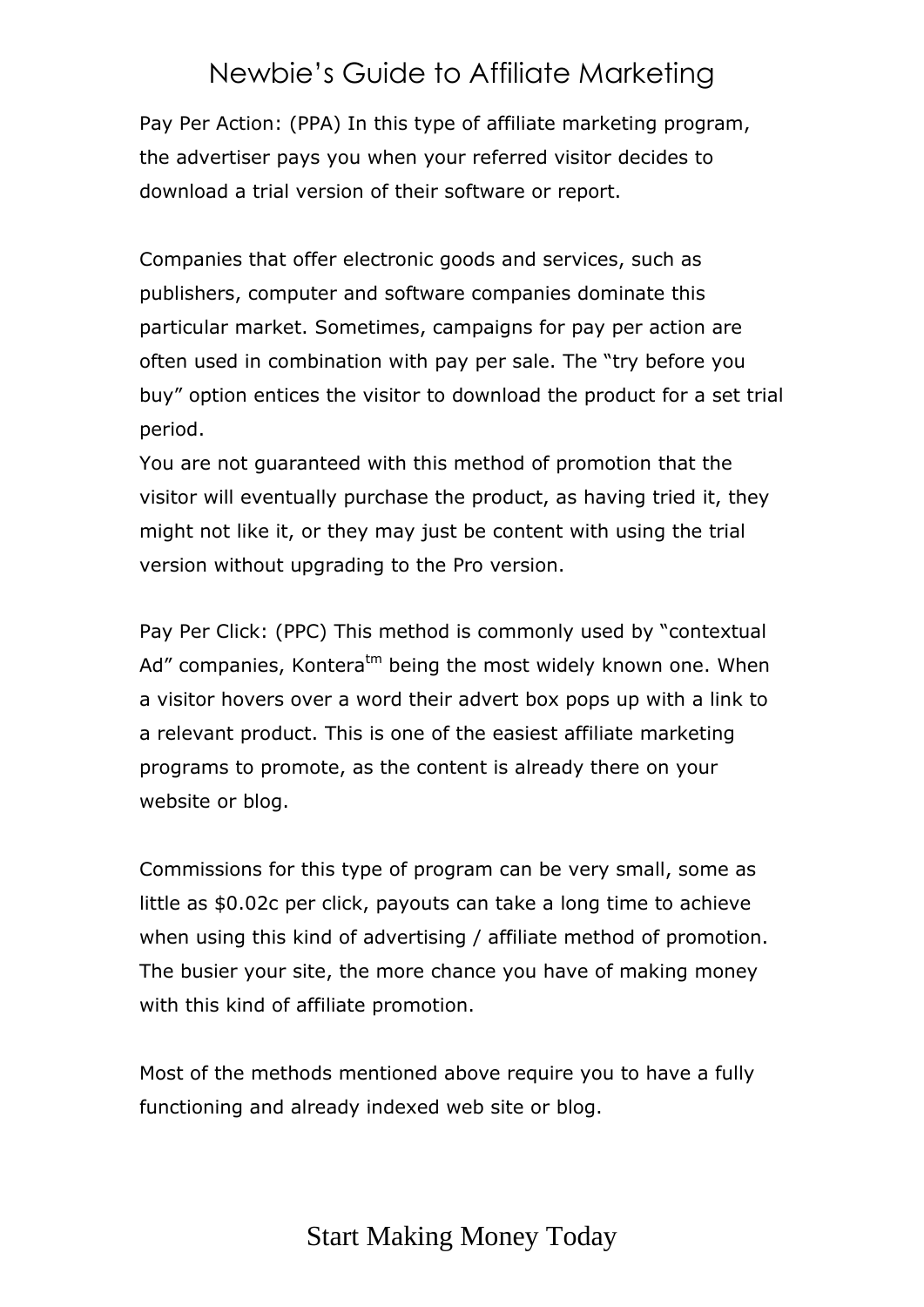### **Promoting Your Chosen Product**

<span id="page-26-0"></span>It is important that you have your own domain name and hosted site, whether this is a blog or an html site doesn't really matter, you will not be considered a viable affiliate to any network if you do not have and own your own web presence.

Do not be tempted to cut corners and use a free blogger account or free hosted space, most of these companies, do not allow any kind of affiliate promotion to be run from these kinds of sites.

If you are serious about earning money as an affiliate marketer you really need to invest the few dollars required to have your own domain name and hosting account. It doesn't matter if your source this from the cheapest domain registrar and the cheapest hosting provider, but you **must** be in control of your own site. Imagine the heart break of waking up one morning and finding that your free host has deleted all your hard work, just simply **do not** let yourself be at the mercy of others.

With the plethora of templates available to work with, hosting your own wordpress blog is the quickest and easiest way to set up a web presence. If you have no idea how to set a blog up, there are lots of people on [http://www.fiverr.com](http://www.fiverr.com/) who will do this for you. Here is a link to a free download on how to set up your blog on your own hosting account [http://www.24hourwordpressguru.com](http://www.24hourwordpressguru.com/)

Try and stay away from ready made templates provided by some affiliate programs, this is where the vendor provides you with your own affiliate page. What you really need is for your site to be unique, not a clone of the original. If possible stay away from flashing and rotating banners too.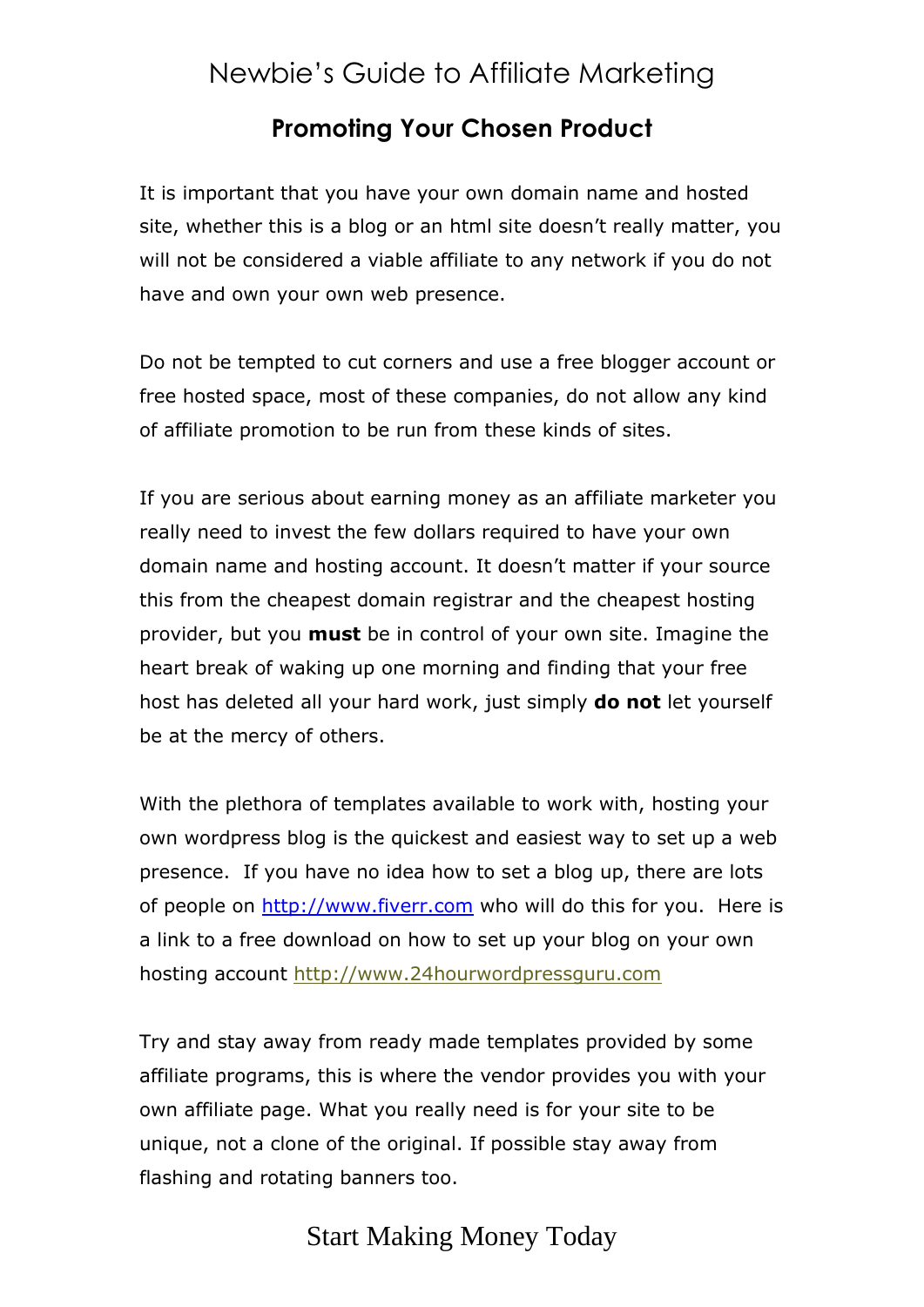The products you choose to promote should compliment your sites Niche / theme. For example it is no use promoting get rich on the internet type products on the site [http://www.chickenrearing.com](http://www.chickenrearing.com/) anything to be promoted on that site needs to be related to, Yes, you guessed it keeping or rearing chickens, or any other breed of foul.

We have started to monetize the site with the Clickbank product and an affiliate program that will pay 8% commission per sale on any product bought from the vendors' site. For now that is all we are going to use, we do not want the site to look like one big advert, we want the site to be built into an authority site, so that when the surfer is looking for information on Chickens, they will be directed to the site by the search engines.

Building your site into an authority site takes time and a lot of dedicated hard work. Try to discipline yourself to add at least one article / post per day or every other day, use as many targeted keywords in your articles / posts as you can, but don't be tempted here to use too many.

Keep your content fresh and up to date and on topic for your niche. If you have used a product you are promoting, write an in depth review on it. Say why you like it or don't like it, list it's positive and negatives etc. by doing this, you are pre-qualifying for visitor and when they leave your site for more information, they'll spend their time looking for the buy button, not reading the sales page in great depth.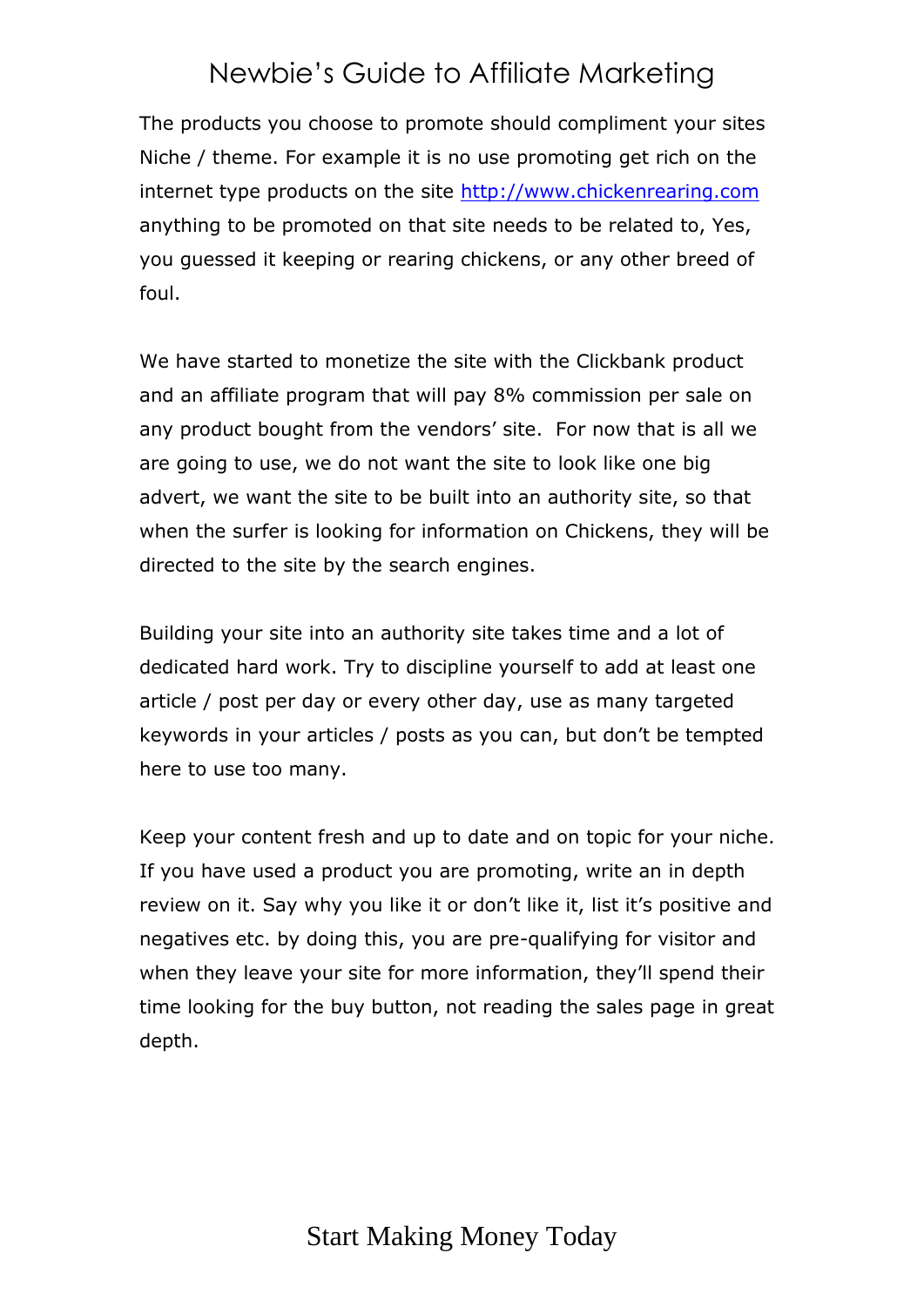## **Do's and Don'ts**

### <span id="page-28-1"></span><span id="page-28-0"></span>*Do's*

- Do make sure you save your affiliate links to a text file on your computer.
- Do make sure you save any graphics to your computer and upload to your webhosting space.
- Do make sure that your images show up on your website.
- Do make sure that the images are clickable and go to the right site when they are clicked on.
- Do check that your affiliate link goes to your affiliate account use the tracking statistics provided by the program you are using.
- Do make sure you can accept payments in the currency offered by the Vendor / Network.
- Do check that any CPA offers you are promoting are still current; sometimes campaigns are halted or replaced by newer ones.
- Do join affiliate marketing forums, ask questions, interact and learn from other affiliate marketers.
- Do make sure that you understand any terms and conditions placed upon you the affiliate by the network you are promoting. Don't mix programs if you are not allowed to.
- Do keep your website current, and up to date with fresh content.
- Do periodically test your order links to ensure that any vendors' product you are promoting through Clickbank is still using Clickbank as their affiliate program.
- Do periodically test your links to products you are promoting and are listed on PayDotCom, PaySpree or RapBank to ensure they are still live and in business.
- Do work hard to drive traffic to your site. If you have time, write articles on your chosen Niche / topic and submit these to the popular article directories.
- Do join in discussion forums related to your niche / site theme, use the signature file to link back to your site.